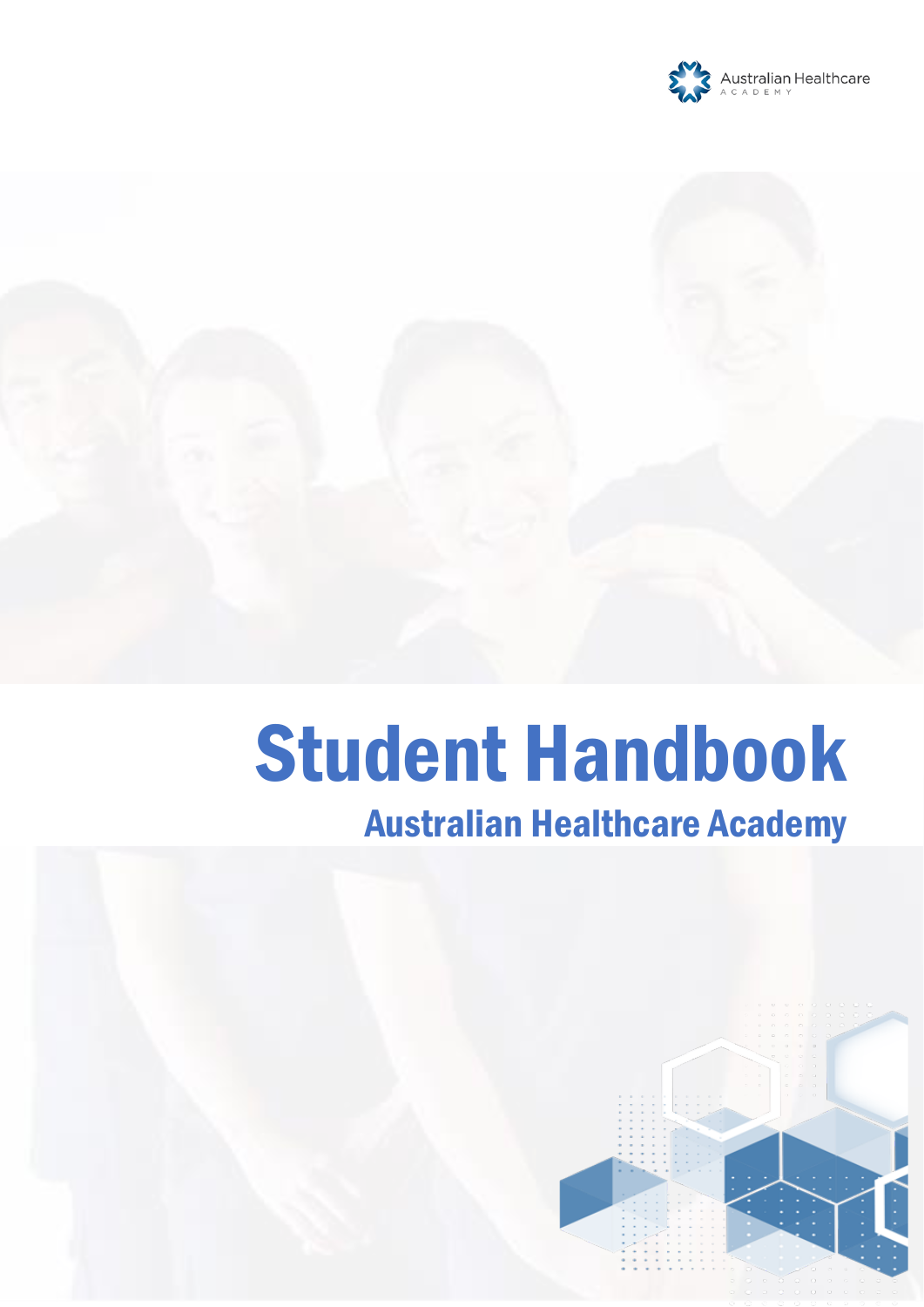# <span id="page-1-0"></span>version details

| <b>Document Title</b>               | Student Handbook                                                                                       |
|-------------------------------------|--------------------------------------------------------------------------------------------------------|
| <b>Document Type</b>                | <b>Consumer Protection</b>                                                                             |
| <b>Version Number</b>               | 6.0                                                                                                    |
| <b>Approval Date</b>                | 13/12/21                                                                                               |
| <b>Approved By</b>                  | CIC and Management Committee                                                                           |
| <b>Review Date</b>                  | 12/12/2022                                                                                             |
| <b>Release Date</b>                 | 15/12/21                                                                                               |
| <b>Storage Location</b>             | AHA/RTO Drive/Quality and Continuous Improvement/Master Policies and<br>Procedures                     |
| <b>Summary of</b><br><b>Changes</b> | Changes made to Fees and Refund Policy and Procedure to ensure greater<br>transparency and governance. |

# Australian Healthcare Academy

Head Office: 8/30 Atchison street, St Leonards NSW

- $\Box$  admin@healthcareacademy.com.au
- **■** 1300 953 276<br>◆ https://www.h

<https://www.healthcareacademy.com.au/>

Office Hours – 0900 - 1700

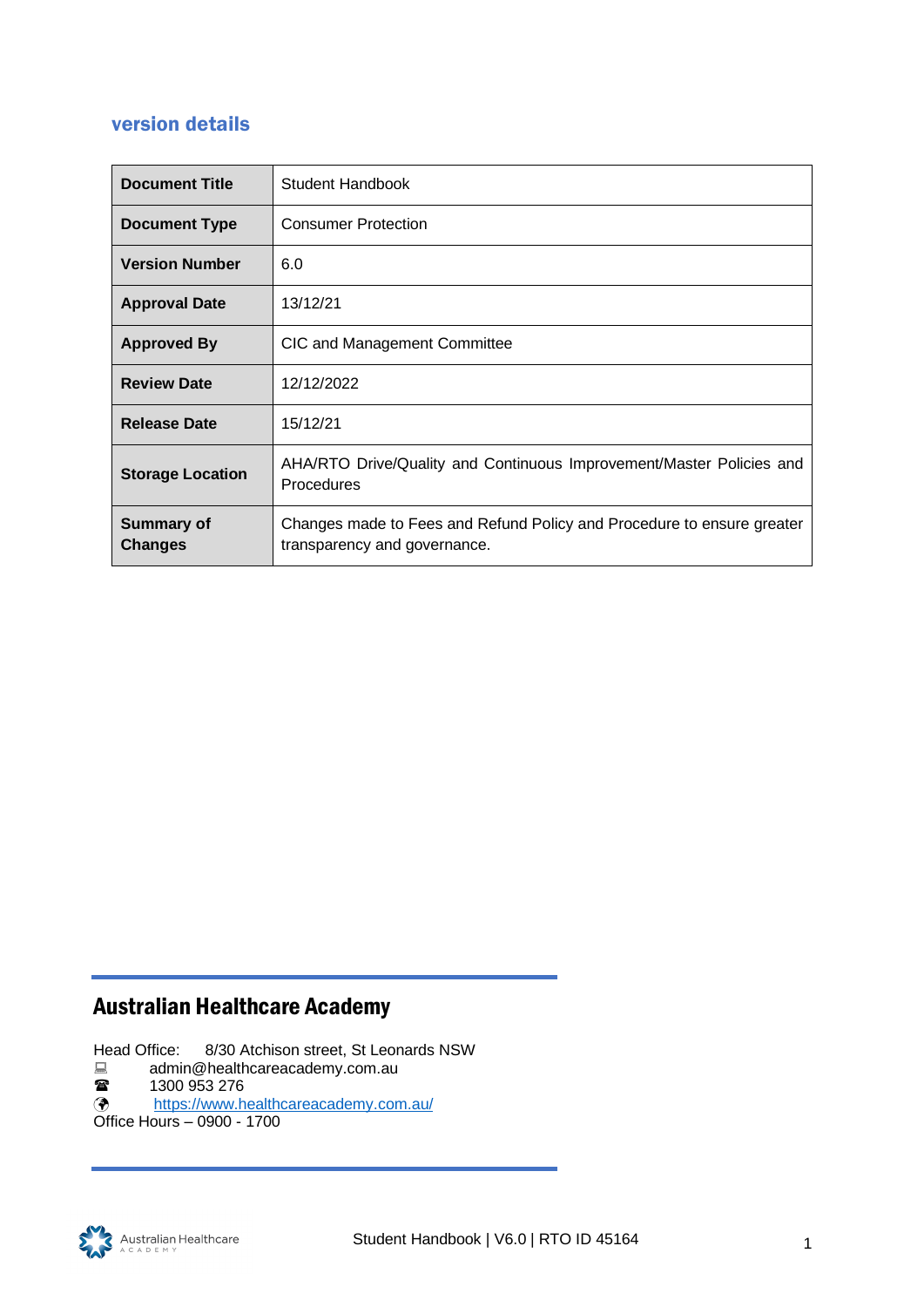# contents

| about the Australian Healthcare Academy 1  |  |
|--------------------------------------------|--|
|                                            |  |
| how we can support your learning2          |  |
| developing an individualised learning and  |  |
|                                            |  |
|                                            |  |
|                                            |  |
|                                            |  |
|                                            |  |
|                                            |  |
| changes to agreed services 5               |  |
|                                            |  |
|                                            |  |
| protecting the rights of our consumers6    |  |
|                                            |  |
|                                            |  |
| confidentiality and privacy of personal    |  |
|                                            |  |
| updating your personal information  8      |  |
|                                            |  |
|                                            |  |
|                                            |  |
|                                            |  |
| bullying, harassment and discrimination  9 |  |

| what we expect from you - our code of conduct |  |  |  |
|-----------------------------------------------|--|--|--|
| what you can expect from us 14                |  |  |  |
|                                               |  |  |  |
| recognition of prior learning (RPL) 15        |  |  |  |
|                                               |  |  |  |
| Understanding your results 17                 |  |  |  |
| failure to attempt an assessment 18           |  |  |  |
| my rights around assessment18                 |  |  |  |
|                                               |  |  |  |
|                                               |  |  |  |
|                                               |  |  |  |
|                                               |  |  |  |
| Key organisational policies and procedures 21 |  |  |  |

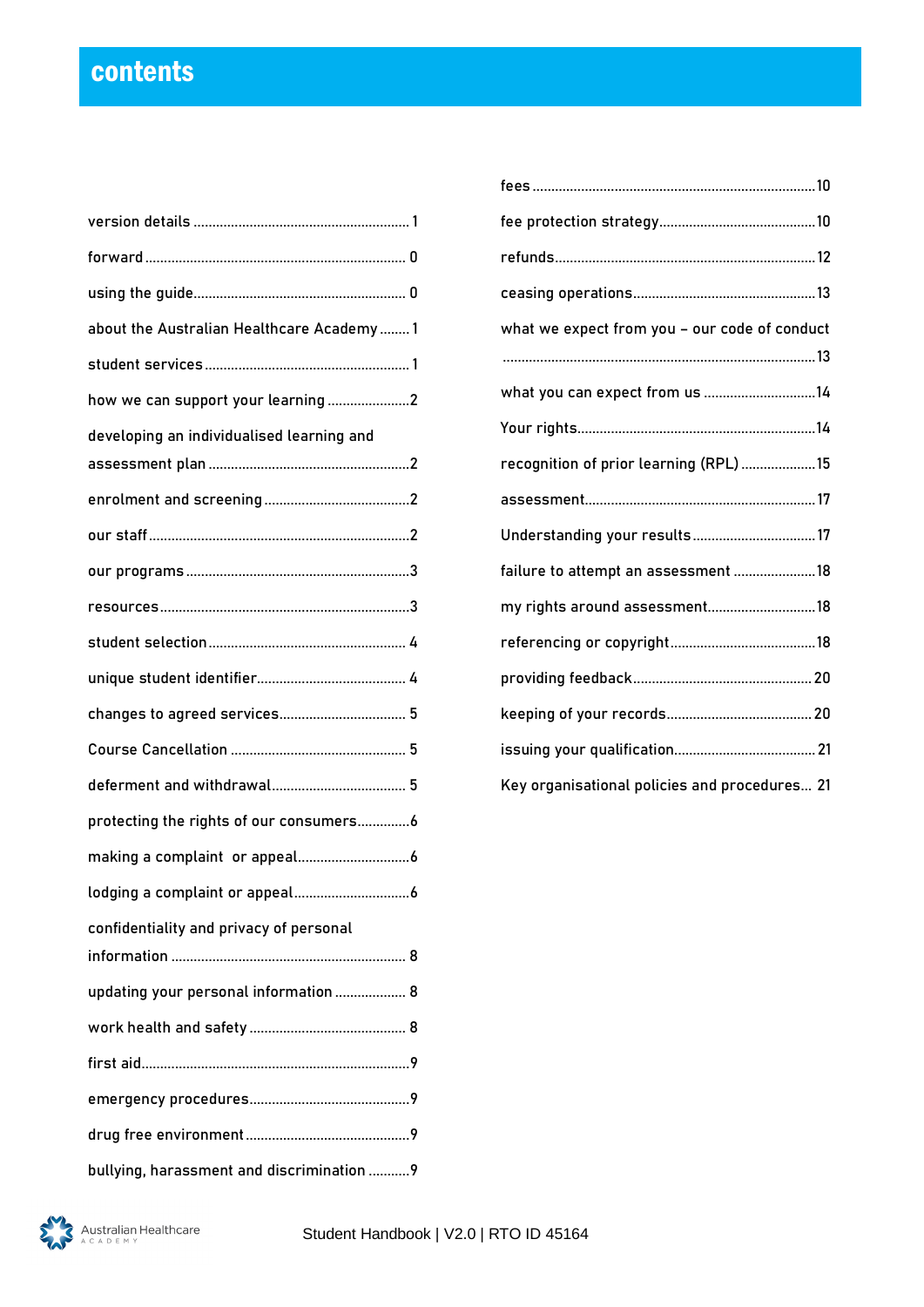# <span id="page-3-0"></span>forward

Welcome to the Australian Healthcare Academy! We are really excited to be able to tell you a little bit about our organisation, what we do, how we do it and what to expect.

Investing time and money to further your education is a big step. It is not just about selecting the right program or qualification – it is also important that you select the right training provider.

This Guide has been developed to provide you with the information needed to fully consider all your choices and confidently make the decision that is right for you.

For new and potential students, we would encourage you to read our Consumer Protection Student Policy and Procedure Manual found on our website. This manual has detailed Student policies and procedures that will be a valuable resource to inform your enrolment decision.

If you have questions, or would like to provide us with your feedback please contact one of our friendly staff members by phone 1300 953 276 , email [admin@healthcareacademy.com.au](mailto:admin@healthcareacademy.com.au) or message us on Facebook.

We look forward to answering your questions soon!

Jacqualine Apps

Director of Education and Training/RTO Manager Australian Healthcare Academy

# <span id="page-3-1"></span>using the guide

Information contained in this Guide has been divided into five sections. Each section aims to help prospective and current students make informed decisions about their enrolment, understand their rights and responsibilities and learn more about our organisation.

The Guide provides a summary of key information and will direct you to places where you can find additional information such as student related policies and procedures, if needed. Your Course Handbook will tell you all that you need to know about your particular program, what units or subjects you are doing, how to prepare and how you will be assessed.

We recommend that you use both the Course and Student Handbook like a consumer checklist, as you work your way through each document check that all of your questions have been answered and you have all the information you need to make an informed decision. If you come to the end and still have a question or require additional information contact us.

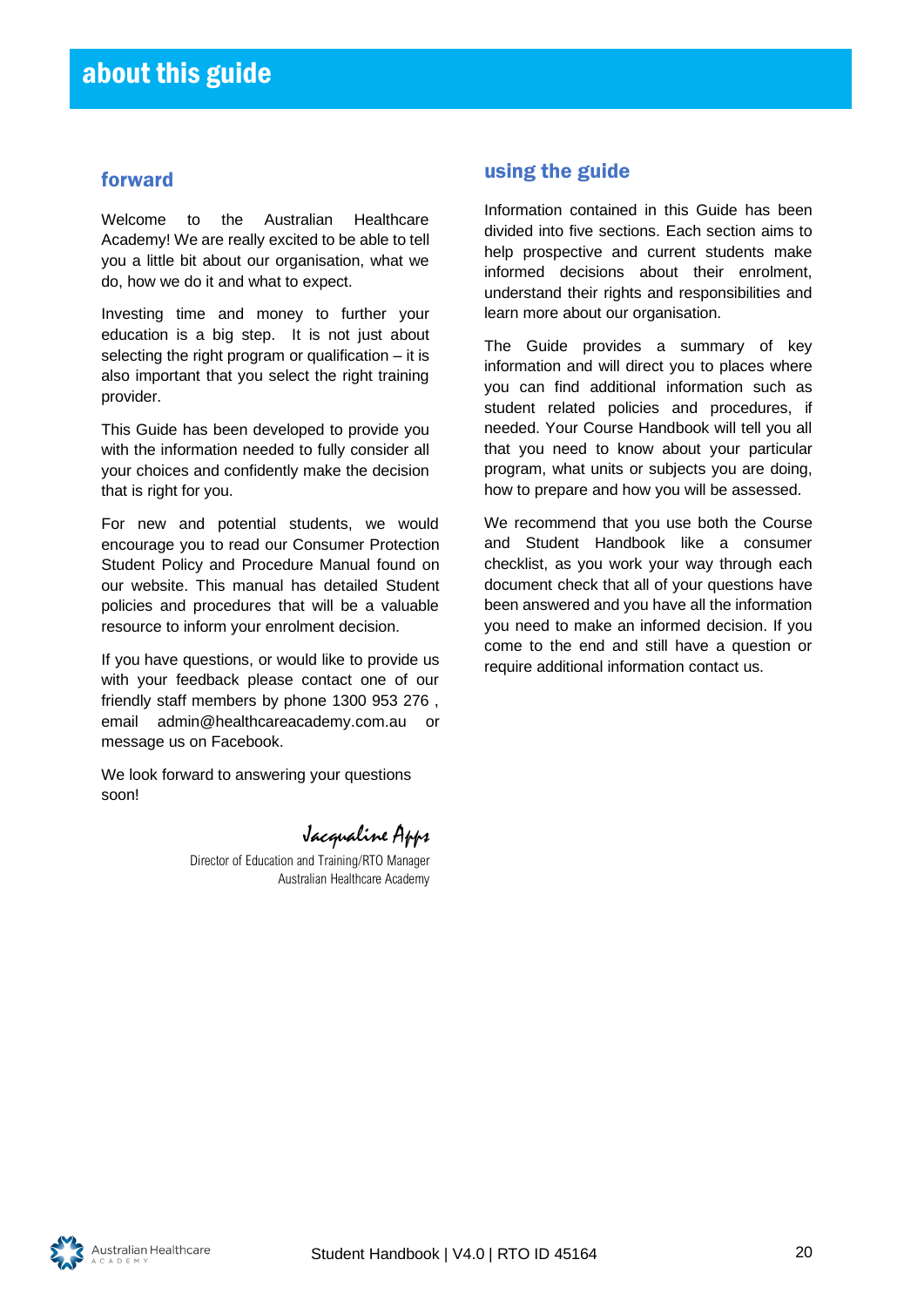# <span id="page-4-0"></span>about the Australian Healthcare Academy

The Australian Healthcare Academy is a Training Organisation or RTO, registered with the Australian Skills Quality Authority or ASQA (RTO ID 45164).

We deliver nationally recognised or accredited training and assessment qualifications through the RTO arm of our business. We also offer a range of non-accredited professional development short courses, transition and introductory programs for nurses who are wanting to refresh their skills or move into other areas of nursing.

You will know which program is Nationally recognised by the program information and banners. All nationally recognised training programs are clearly identified by the use of the Nationally Recognised Training logo. Each training product also will have the full unit code and title of the training product listed. Our nonaccredited programs are labelled as nonaccredited, CPD or Private Courses.

Since 2014 we have been running a variety of programs aimed to improve patient care, build nurse competence and confidence.

Run by nurses for nurses, AHA's practical nursing programs aim to develop your ability to think critically, problem solve and provide care that is of the highest quality. To do this our programs target the knowledge and skills you need to become work ready. To support the clinical side of our training we work with some of Australia's largest healthcare providers such as healthe care and Healthscope.

Our mission is to produce nurses whose practice is not only excellent but who have a strong commitment to delivering person centred care that makes a positive difference to their patients and families!

# <span id="page-4-1"></span>student services

#### **NSW Training Facilities**

The Australian Healthcare Academy has training facilities that have;

- Classrooms equipped with whiteboards and access to data projectors
- WiFi
- Kitchen facilities with fridge and a microwave.
- Fully equipped nursing laboratory. Some of the equipment used include simulation mannequins, hospital beds, resuscitation trolleys, IV pumps, S4 and S8 drug cupboards and other medical equipment such as ECG machines.
- Whilst our building in St Leonards has disability access, we do not have a bathroom with a disabled toilet.

Facilities closely located to our Training Rooms include public transport, numerous food outlets, supermarkets, post offices, banks, libraries, and medical centres.

There are several parking lots that have early bird parking within a short walk from our Training rooms at [https://www.parkopedia.com.au/parking/st\\_leon](https://www.parkopedia.com.au/parking/st_leonards/?arriving=202004122030&leaving=202004122230) [ards/?arriving=202004122030&leaving=202004](https://www.parkopedia.com.au/parking/st_leonards/?arriving=202004122030&leaving=202004122230) [122230](https://www.parkopedia.com.au/parking/st_leonards/?arriving=202004122030&leaving=202004122230)

#### **Other States**

In Melbourne and Brisbane, we rent training rooms and nursing labs from other training providers. A check to ensure the educational facility meets 9B standards is undertaken before any new venue is used. All rooms used have classrooms equipped with whiteboards and access to data projectors and where needed a fully functioning nursing laboratory – we will tell you where those programs are being run at enquiry.

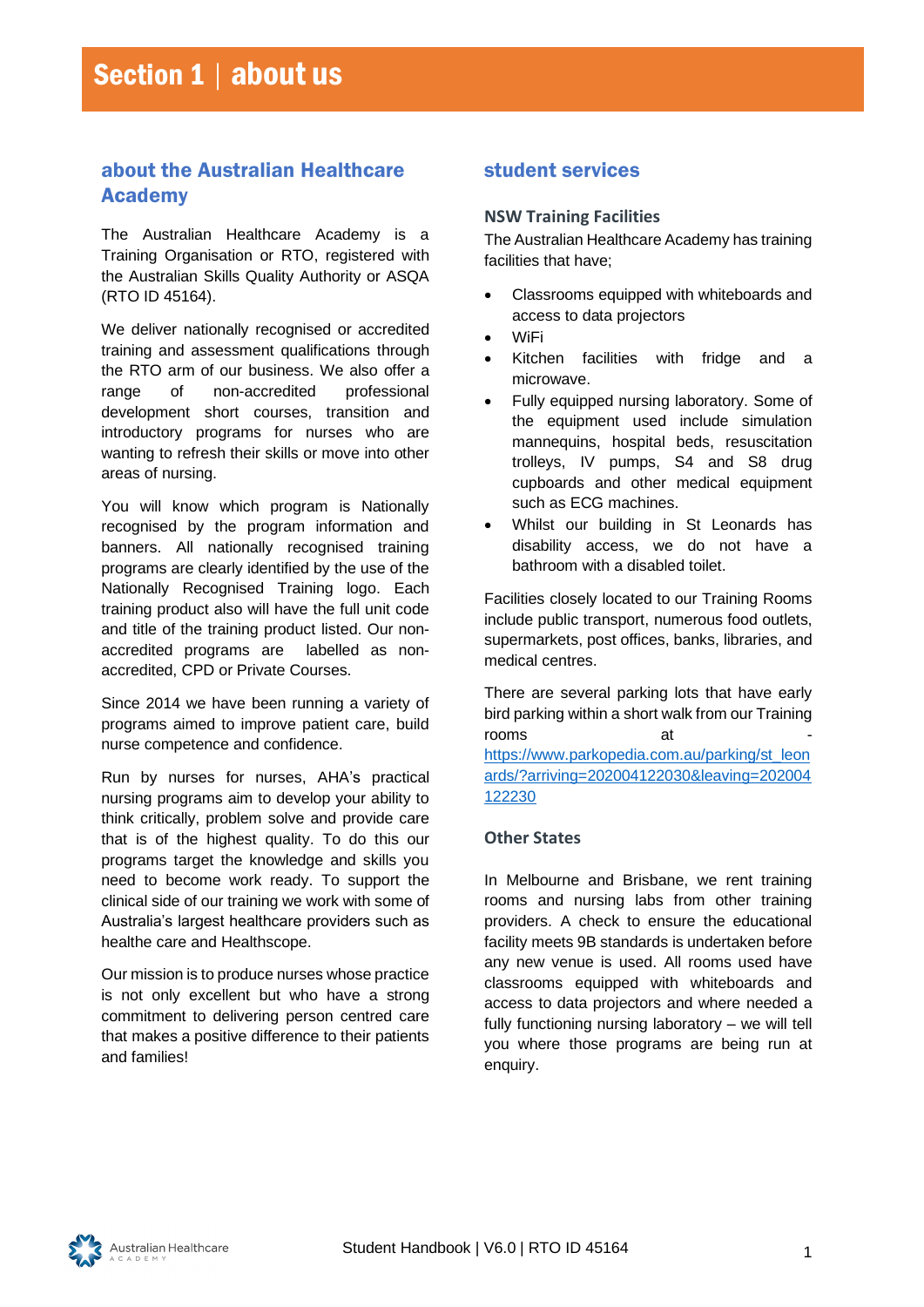#### <span id="page-5-0"></span>how we can support your learning

The Australian Healthcare Academy is 100% committed to supporting you through your learning journey. We can provide services related to study support, study skills and assessment support -i.e. more time in the nursing lab, developing study skills, providing reasonable adjustment, competency and assessment support and through the development of a learning and assessment plan that is designed just for you!

We understand that some students may need support outside of our area of expertise (standard training and assessment support e.g. development of foundation skills or academic counselling) in these instances, we have developed referral partnerships with key organisations that can help.

# <span id="page-5-1"></span>developing an individualised learning and assessment plan

To ensure that we provide our students who may need additional support with a program that meets their needs, we develop a plan just for them. This plan is called an *"Individualised Learning and Assessment Plan"* . The (Plan) is developed by the Educator (Trainer/Assessor) in partnership with the student.

The Plan outlines how training is to be delivered and any adjustments to the assessment process. As each Plan is developed for a specific person it could focus on a range of different things. For example, how documents are printed or distributed the size of font used or the colour of paper used for printed documents.

The aim of the Plan is to develop practical and well thought out strategies to help the person successfully complete their program. Whilst ideally the Plan is developed prior to commencement it can be developed at any time. To ensure the Plan works we obtain feedback throughout the program and adjust the strategy where required.

# <span id="page-5-2"></span>enrolment and screening

Through the completion of an enrolment form and other routine screening activities, applicants with special needs and additional support requirements are identified and supported. Where applicable, our Program Coordinator will contact the person to discuss what services are available (internally or externally) and identify whether these services would meet their needs.

What will we discuss? This may vary but could include the use of available support services, assistive technology, equipment, resources and possible adjustments to learning and assessment. Where specialised support is needed and consent has been provided, we can refer participants to the relevant specialised service.

## take home message

We are dedicated to working and supporting you through each step of your learning journey. If you need additional learning or support, or your training and assessment process needs to be adjusted we will work with you to develop a plan to do just that. Students can speak to one of our team at 1300 953 276 or email us on [admin@healthcareacademy .com.au](mailto:support@opportune.com.au) if they have any questions or require further assistance.

# <span id="page-5-3"></span>our staff

We are committed to providing a high-quality education service that meets the expectations and compliance requirements of industry, government and our regulatory body.

Our recruitment, induction and performance management processes ensure that our staff have the qualifications, skill and knowledge to deliver qualifications that are industry relevant, educationally sound and focussed on best practice.

Our Educators (Trainers and assessors) hold the Certificate IV in Training and Assessment (TAE40116 or its equivalent) or a diploma or

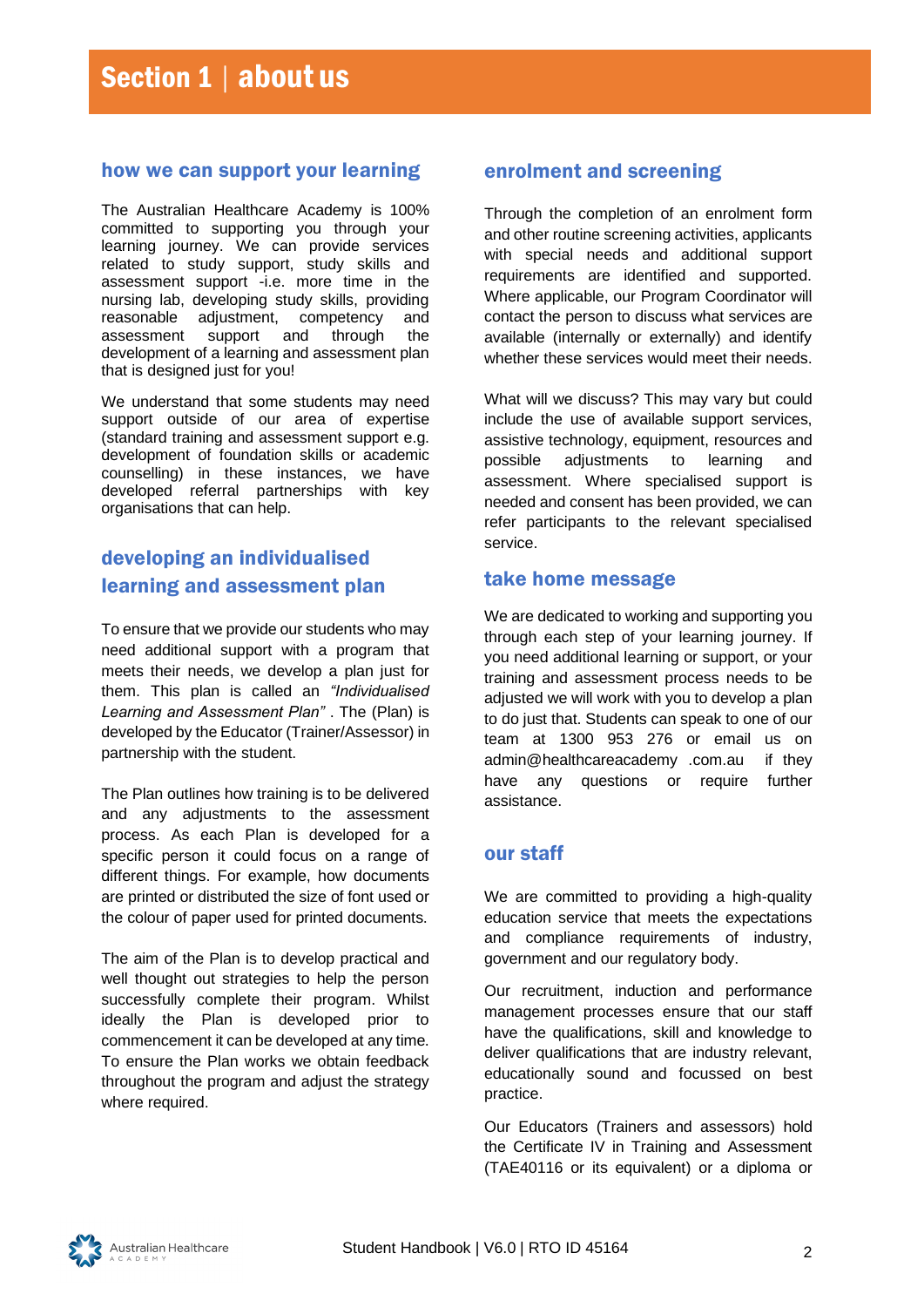higher-level qualification in adult education (e.g., TAE50111 Diploma of Vocational Education and Training or TAEDES50211 Diploma of Training Design and Development or their successor).

Only Educators who have industry relevant qualifications, current experience in completing the tasks required by the qualification and or program and extensive knowledge in industry (as outlined in the relevant training package and demonstrated at the qualification and unit of competency level), are employed and authorised to deliver/assess nationally recognised training.

We require our Educators to undertake a variety of activities in their industry specific area to maintain and develop industry currency. Examples of activities that our Trainers/Assessors may participate in include but are not limited to;

- $\lnot$  Regular exposure to industry workplaces and participation in work related tasks (e.g. working in industry on a volunteer, casual or part time basis).
- $\lnot$  Participation in industry relevant professional development activities.
- $\neg$  Participation in networks and/or attend industry related conferences.
- $\lnot$  Completion of accredited and/or nonaccredited training.
- $\lnot$  Self –directed learning activities e.g. reading journal or online articles.
- $\neg$  Participation in validation/moderation activities.

Our Trainers/assessors are also expected to participate in professional development activities related to the delivery of vocational training and assessment. By participating in a variety of professional development activities each year they maintain, upgrade and continuously develop their training and assessment capability.

#### <span id="page-6-0"></span>our programs

All our programs are developed, reviewed, validated and evaluated systematically to ensure that they are of highest quality, meet the requirements of the relevant training package and ensure graduates have the skills and knowledge required to work effectively in industry.

To do this we engage with our industry partners asking key questions about the tasks that workers are required to complete, what they are expected to know and what strategies we should use to best assess their skills and knowledge in a practical and relevant way. We ask industry to provide us with feedback on our programs and assessment tools to confirm that they are current, industry relevant and build/assess the skills needed to get a job or work in the qualification related job role.

In accordance with our Quality Assurance Policy and Procedure all products listed on our scope of registration are reviewed by a person independent of the design process who has extensive experience in instructional design, and who holds the Certificate lV in Training and Assessment (TAE40116, or its equivalent or higher). In addition to the independent review a panel of industry and education specialist regularly review the process and assessment judgements made by our Educators checking that our processes, systems and tools and templates are compliant with the Standards for Registered Training Organisations (RTOs) 2015, meet the requirements of each unit of competence and are educationally sound.

#### <span id="page-6-1"></span>resources

As a student, you will be provided with a Course Guide which will give you an overview of your program so you know what to expect, and for those who like to prepare in advance, the information needed to do just that.

You will also be supplied with the information and learning and assessment resources relevant to your program. Resources are customised for each program. For example, some programs will use online training and assessment resources, whilst others may have hard or electronic subject work booklets or textbooks. Your Course Guide will explain what resources your program uses. If you are unsure of what resources are provided for your program please contact the Program Coordinator on 1300 953 276 for more information. .

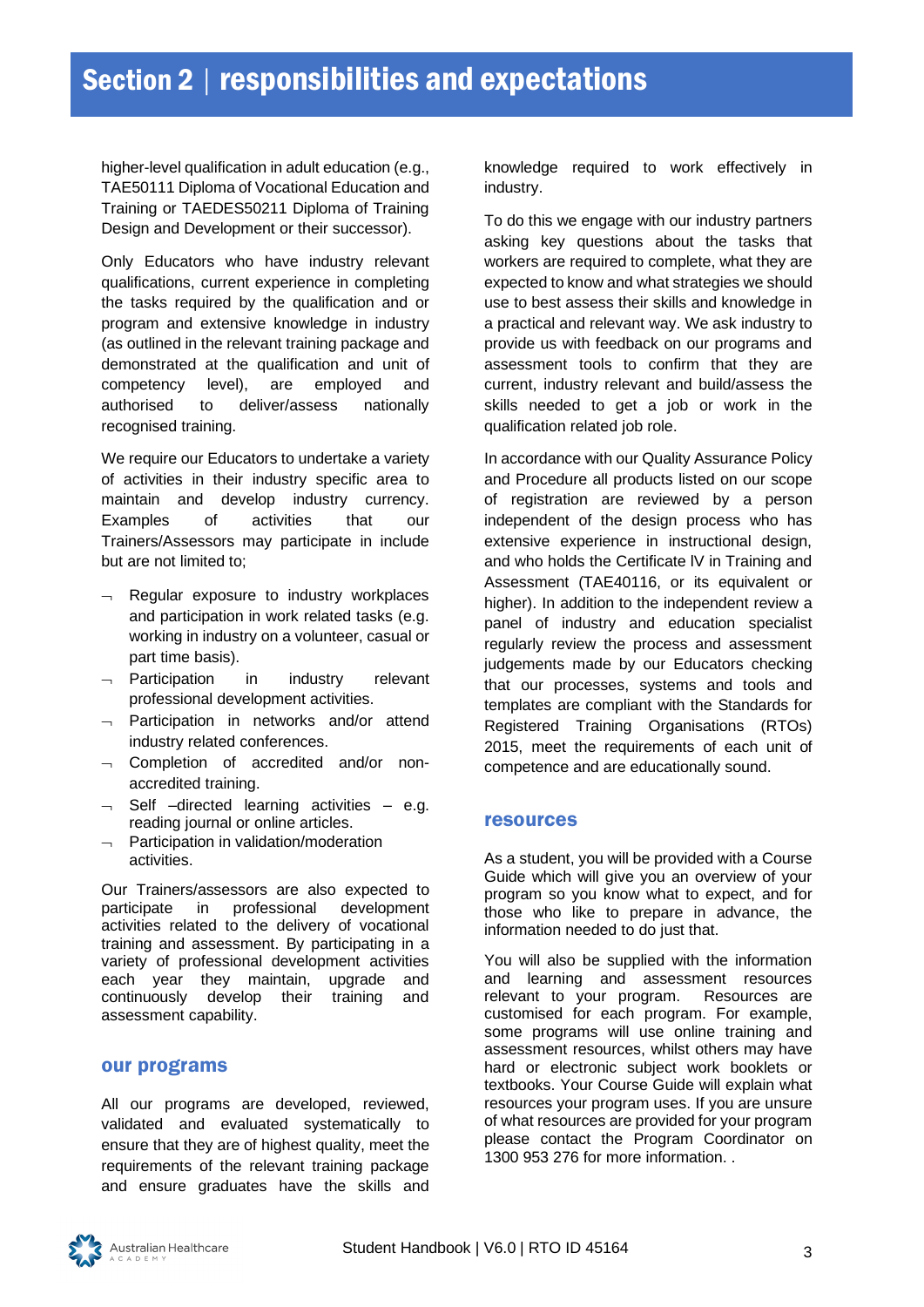# <span id="page-7-0"></span>student selection

Our enrolment and selection process is undertaken in a manner which is fair, transparent and non-discriminatory (regardless of religion, gender, disability, sexuality, sexual preference, culture or ethnic background).

General principles that underpin this process are as follows;

- We comply with consumer protection regulation/legislation and all federal and state discrimination acts.
- Accurate and ethical marketing and advertising strategies ensure students are fully informed prior to application/enrolment (e.g. program eligibility, pre-requisite requirements and language, literacy and numeracy skill levels).
- In accordance with Australian Privacy Principles prospective students are informed of how their information will be collected, used, disclosed and stored.
- Enrolments are screened to ensure eligibility requirements are met, special needs are identified and opportunities for recognition are provided.
- Student selection is based on;
	- The prospective student's application being fully completed including a USI.
	- Program/course eligibility and prerequisite requirements being met.
	- Fees paid in accordance with our 'Fees and Refund Policy and Procedure'
	- Consent and declarations being read, understood and signed.
- Where special needs or additional support requirements are identified an Individualised Learning and Assessment Plan is developed, implemented, monitored and evaluated throughout the term of the student's enrolment.
- Students are able to make a complaint or appeal an enrolment decision according to our "Complaint and Appeals Policy and Procedure".
- Refunds where required are provided in accordance with our 'Fees and Refund Policy and Procedure'.

For more information or to obtain a copy our *"Student Selection and Enrolment Policy and Procedure"* contact us at

[admin@healthcareacasemy.com.au.](mailto:admin@healthcareacasemy.com.au)

## <span id="page-7-1"></span>unique student identifier

For those enrolling in nationally recognised training you will need a USI. Your Unique Student Identifier (USI) is a reference number which creates an online record of all qualifications or nationally recognised training that you have completed in Australia.

Your USI will give you access to an online USI account which is made up of ten numbers and letters. It will look something like this: 3AW88YH9U5.

Your USI will enable you to access your records and results achieved after 2015 online, anytime and anywhere.

All students enrolling in a nationally recognised qualification or course must provide a copy of their USI as part of the enrolment process.

Getting a USI is free and easy and can be done in under 15 minutes.

You can apply directly at <http://www.usi.gov.au/create-your-usi/>or if you do not have a USI and are unable to go online to apply for one we can do this on your behalf.

If you would like us to apply for a USI on your behalf all tick this option on the enrolment form and read the [Australian Government Privacy](https://www.usi.gov.au/training-organisations/usi-support-materials/privacy-notice-students-when-applying-usi-their-0)  [Notice.](https://www.usi.gov.au/training-organisations/usi-support-materials/privacy-notice-students-when-applying-usi-their-0)

We are not able to issue your certificate, record of results or statement of attainment without a verified USI. You will need to provide consent on your enrolment form so that we can verify your USI as part of your enrolment process.

For more information, please visit: usi.gov.au or contact us to obtain a copy of [Students and the](https://www.usi.gov.au/documents/students-and-usi-factsheet-students)  USI – [A Fact Sheet for](https://www.usi.gov.au/documents/students-and-usi-factsheet-students) Students or alternatively you can speak to one team on 1300953276 email us us on [admin@healthcareacademy.com.au](mailto:admin@healthcareacademy.com.au)

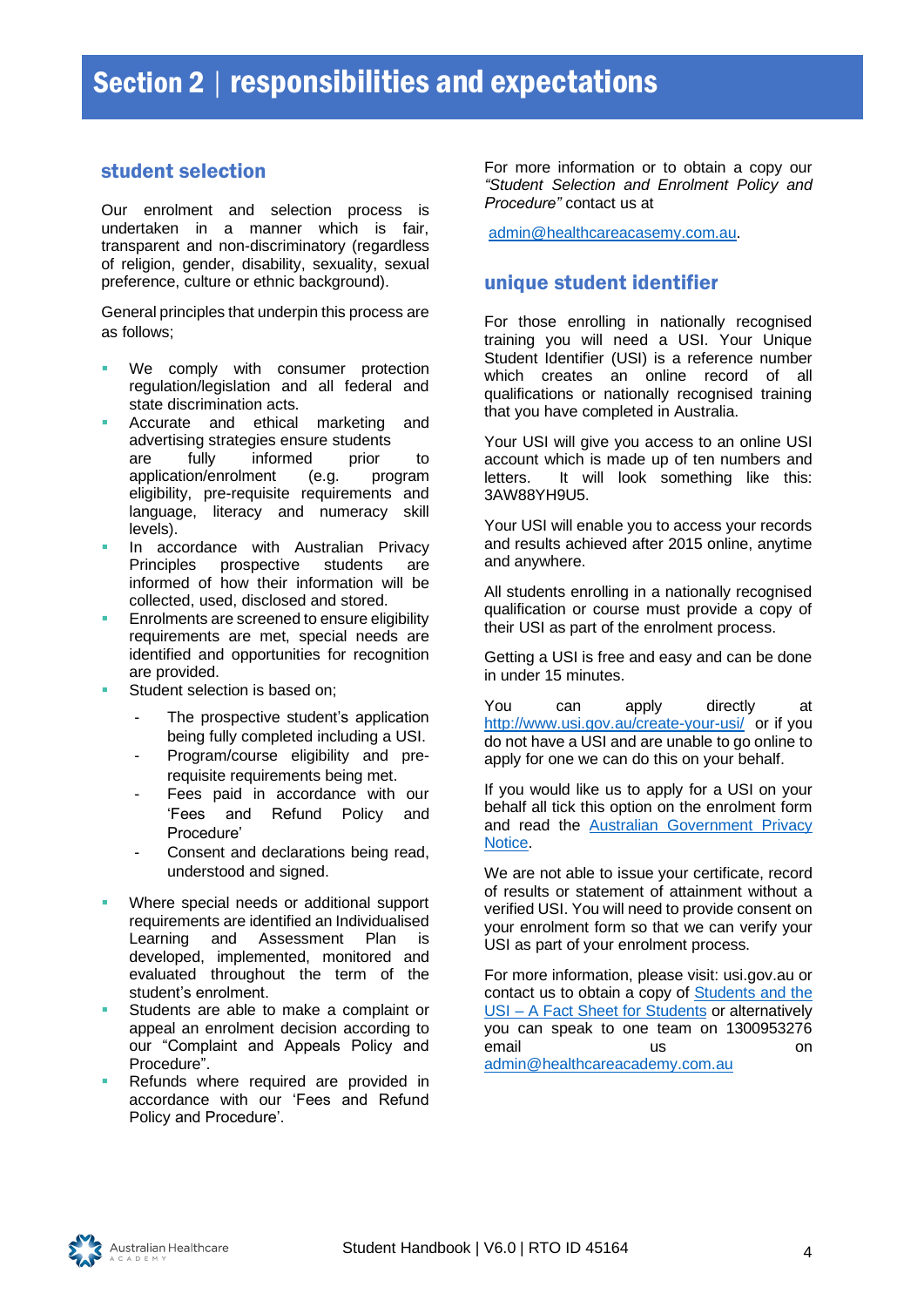# <span id="page-8-0"></span>changes to agreed services

Students will be notified as soon as reasonably practicable if any changes occur to the following:

- Program dates, locations and other educational services
- support services identified
- any change in ownership
- any changes to, or new, third-party arrangements for the delivery of training and/or assessment ;
- **E** a 'third party' is any party that provides services on behalf of the RTO services means training, assessment, related educational and support services and student recruitment services.

# changes to the qualification you are studying

Nationally Recognised Training and Assessment

From time to time, qualifications and units of competency (units) are changed due to emerging industry requirements. When qualifications or units are upgraded, the 'old' qualification/unit is called 'superseded'.

If your qualification or some of your units of competency become superseded during the time you are studying, we will offer and encourage you to transfer to the new qualification/unit (once the new qualification/unit is on the Australian Healthcare scope of registration). This process is called 'transitioning.'

# <span id="page-8-1"></span>Course Cancellation

Whilst the Australian Healthcare Academy endeavours to run all scheduled training programs at times these programs may be cancelled or put on hold. In these instances, you will be offered the opportunity to have your fees fully refunded and/or your enrolment wait listed to the next scheduled program. We will keep you updated on your enrolment via SMS or email.

# <span id="page-8-2"></span>deferment and withdrawal

Australian Healthcare Academy understands that throughout your enrolment, problems or issues may arise that may impact on your ability to keep up with the workload of your program, attend class or complete your assessment tasks on time. If this is the case, we are committed to helping you explore and find possible solutions that may help you complete your program.

If you find that you have an issue or a problem that is impacting on your ability to complete your program, we would strongly encourage you to speak to your Trainer or one of our friendly and supportive staff before you decide to disengage from your studies.

Where an immediate solution cannot be found and you are enrolled in *accredited training* you may wish to defer your studies. Deferment may be granted on your request for a period of 6 months (from the date of deferment). Where you wish to defer your enrolment greater than the 6 month period you will be required to pay additional fees and undergo a further review process (this is because some qualifications may not be able to be offered after a certain period). Refunds are not granted unless extenuating circumstances exist.

Students enrolled in non-accredited training can defer program commencement for up to 3 months.

Students can write a letter or email the Administration Assistant on [admin@healthcareacademy.com.au](mailto:admin@healthcareacademy.com.au) to request a deferment of their enrolment. We will notify you in writing of the outcome within 3 days of receipt. All related correspondence will be stored in the organisations student management system.

Where you wish to cancel your enrolment or withdraw from their course you are encouraged to let us know as soon as possible so that we can finalise your enrolment, send out a Statement of Attainment (where units of competence have been assessed as competent

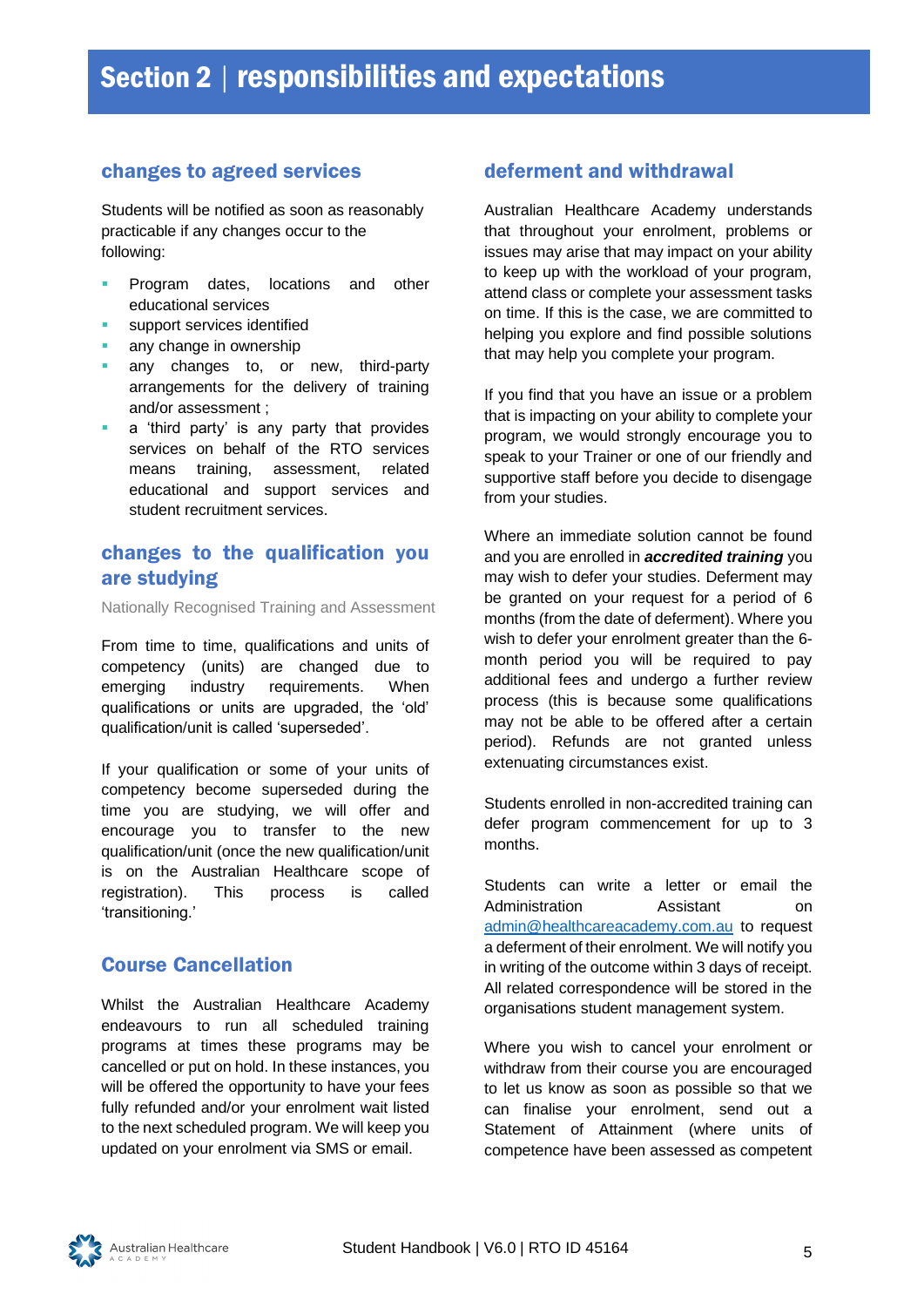– nationally recognised training) and where applicable refund fees.

If you are enrolled in a non-accredited unit or program of training, refunds will be issued to students who withdraw >14 days prior to course commencement. Withdrawals made with <14 days before course commencement, will be subject to the terms and conditions of the program. Refunds will only be granted in extenuating circumstances.

There is a 100 % no refund policy on all short course withdrawals made within 48 hours of course commencement.

If you would like to further information on deferment or withdrawal please speak to one of team on 1300953276 or email us on [admin@healthcareacademy.com.au.](mailto:admin@healthcareacademy.com.au)

To download a copy of the Fees and Refund Policy and Procedure visit our [website.](http://www.healthcareacademy.com.au/)

# <span id="page-9-0"></span>protecting the rights of our consumers

We are committed to ensuring that the rights of our consumers are maintained at all times. We do this by;

- **Ethical and accurate advertising and** marketing.
- **Providing you with sufficient information to** make an informed enrolment decision.
- Protecting any student's fees paid in advance.
- Safeguarding consumer personal information through our privacy policy and procedure.

If you are want more information on how we protect the rights of our consumers, read our "Consumer Protection Policy and Procedure" found on the footer of our [website](http://www.healthcareacademy.com.au/) .

# <span id="page-9-1"></span>making a complaint or appeal

We understand that from time to time some students may wish to make a formal complaint about an aspect of service delivery or may choose to appeal an assessment decision or process that they feel is unfair. We welcome such feedback as it provides us with valuable information that can be used to improve the delivery of our service.

# <span id="page-9-2"></span>lodging a complaint or appeal

#### **informal complaint**

You are encouraged to raise your complaint/appeal with the relevant person or speak to your Trainer as soon as a grievance arises. Our Trainers are experienced in resolving issues at an informal level and ensuring that our students have a positive experience. All complaint/appeal information is managed in accordance with the organisations Privacy Policy and Procedure.

#### **formal complaint**

If the complaint/appeal remains unresolved you can escalate your complaint or appeal to our Consumer Protection Officer by writing an email or a letter outlining the type and the cause of your grievance. You can send correspondence to the Consumer Protection Officer Email:

[Consumerprotection@healthcareacademy.com](mailto:Consumerprotection@healthcareacademy.com.au) [.au;](mailto:Consumerprotection@healthcareacademy.com.au) or Tel: 1300 953276

To ensure the finalisation of results students are asked to lodge an appeal within 28 days of the unfavourable assessment decision being made.

**Acknowledgement of Complaint and or Appeal**

Within 3 working days of receiving a formal complaint/appeal the Consumer Protection Officer will acknowledge in writing that they have received the complaint/appeal and will outline the next steps in the resolution process.

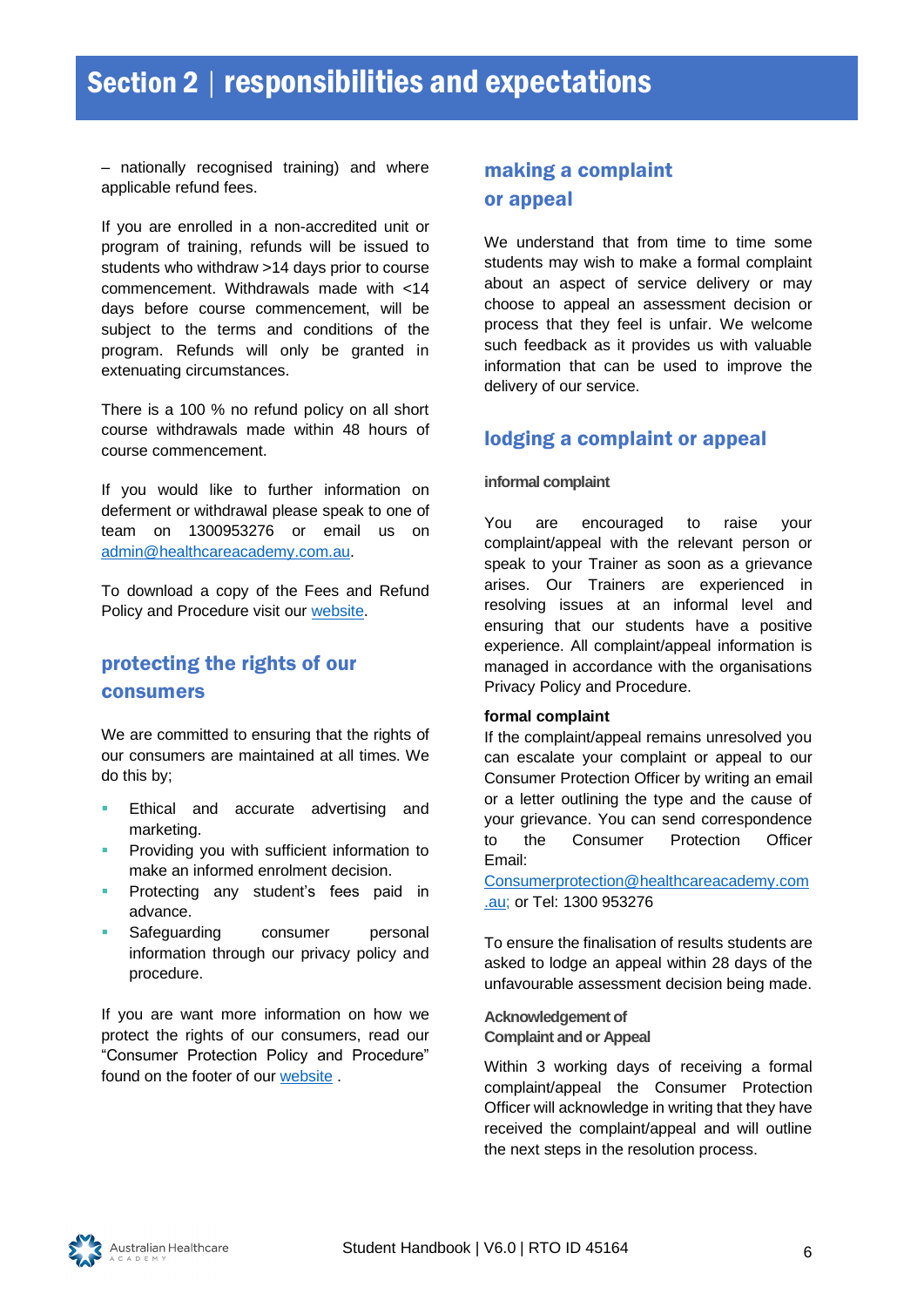#### **Investigation/Moderation**

A comprehensive investigation that respects the rights and privacy of all involved, subsequently occurs. The principles of procedural fairness and natural justice are adopted at each stage of the complaint process.

In the case of an appeal your assessment task(s) is reviewed by a suitably qualified independent panel (moderation activity) to ensure that the principles of assessment and rules of evidence have been implemented. Recommendations from that activity inform the outcome of your appeal.

#### **Continuous Improvement**

Where an investigation or moderation activity identifies opportunities for improvement these are actioned through the organisation's continuous improvement process. Request to see Quality Assurance Policy and Procedure for more information.

#### **Outcome Notification**

To ensure a fair and objective process the decision maker is always independent of the decision being reviewed.

Appellants have their result reviewed following the completion of a moderation activity. If the moderation activity concurs with the initial assessment decision the student will be offered a reassessment opportunity however if the moderation activity disagrees with the initial outcome the student's assessment result will be changed.

The complainant/appellant is notified in writing of the outcome of their complaint (outcome notification) within 10 days from the date the complaint was initially received.

Where we consider more than 60 calendar days are required to process and finalise the complaint/appeal we will inform the complainant/appellant in writing as to why this is required and will provide the complainant/appellant regular progress updates on the progress of this matters.

If the complainant/appellant is dissatisfied with the outcome of their complaint/appeal they can ask for their case to be reviewed by an independent party. This review will occur within 14 working days of the date of outcome notification. In these instances, the Australian Healthcare Academy will organise for an independent party to review the complaint and where required mediate resolution. There will be no additional cost to the complainant for the review of the complaint/appeal by an independent party.

If after the independent review the complainant/appellant is still dissatisfied with the outcome of their complaint/appeal they are able to complain to either the Training Ombudsmen in their relevant state or the [Australian Skills](https://www.asqa.gov.au/)  [Quality Authority.](https://www.asqa.gov.au/)

If the cause of the complaint is around the collection, use, disclosure or storage of personal information the consumer can complain to th[e](http://www.oaic.gov.au/) [Office of the Australian Information](http://www.oaic.gov.au/)  [Commissioner.](http://www.oaic.gov.au/)

#### **Documentation and Record Keeping**

All complaints and appeals (informal and formal) are recorded in the organisations Complaints and Appeals Register. The register and all other associated documentation is securely stored (electronically) for a period of 30 years.

#### **Monitoring**

The Continuous Improvement and Management Committee monitors the complaints and appeals process to ensure that required timeframes are met, opportunities for improvement are actioned and the process is fair, transparent and conducted in a way that protects the rights of its consumers.

The Chief Executive Officer and the RTO Manager are made aware of all complaints and appeals and the outcomes of those complaints/appeals.

For more information or to download a copy of our *"Complaints and Appeals Policy and Procedure"* you are encouraged to visit our [website](http://www.opportune.com.au/) .

#### **Independent Review**

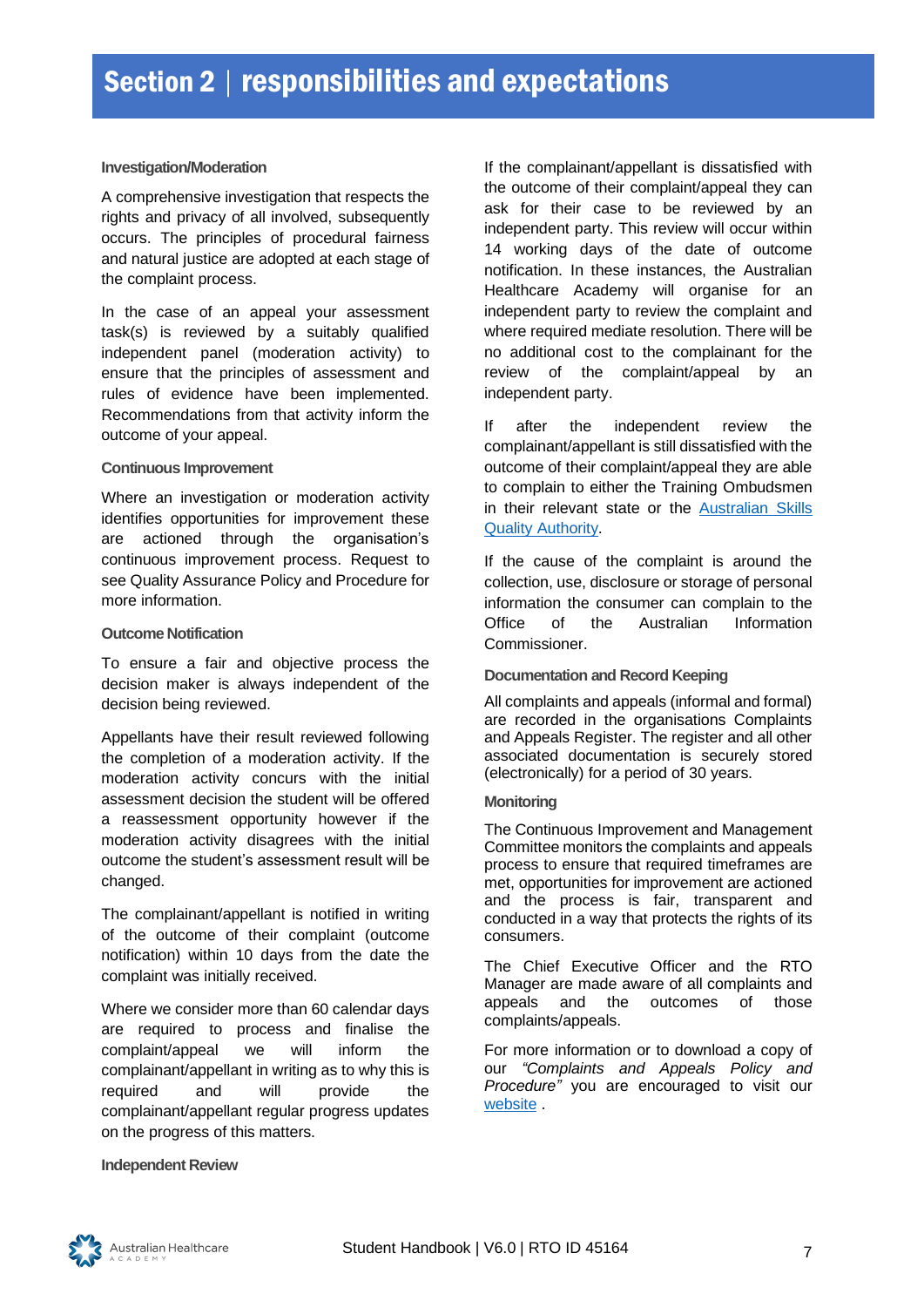# <span id="page-11-0"></span>confidentiality and privacy of personal information

We are bound by a number of regulatory instruments relating to the collection, handling, storage and use of student data. This includes, but is not limited to, course enrolments, course results, personal information and information required for administrative purposes. Registered Training Organisations (RTO) are required, by law, to collect personal student data relating to enrolments and qualifications for the purposes of ensuring compliance with regulatory instruments; and for reporting to the National Vocational Education and Training Regulator.

All prospective and current consumer personal information is protected in accordance with the National Privacy Principles. The following principles are applied;

- We only collect personal information for the purposes of application/enrolment.
- Consumers are provided with information on the Unique Student Identifier and are required to sign a declaration/consent authorising the Australian Healthcare Academy to use/verify their USI for the purpose of their enrolment.
- **·** Information is securely stored and only accessed by Staff for the purposes of the individual's enrolment.
- Consumers are provided with information on how their information will be collected, used and stored prior to enrolment.
- **EXECUTE:** Students complete a declaration stating that they consent to their personal information being collected and used by the Australian Healthcare Academy governments and other agencies for the purpose of administration and research.
- Consumer's personal information is not disclosed to another party without the individual's written consent.
- Students have a right to access and correct their personal information.

Feedback on our compliance with the privacy policy and procedure can be provided to our consumer protection officer or by making a complaint. **Attention:** Consumer Protection

#### Officer **Tel:** 1300 953 276 or **Email**  [Consumerprotection@healthcareacademy.com](mailto:Consumerprotection@healthcareacademy.com.au) [.au;](mailto:Consumerprotection@healthcareacademy.com.au)

For more information, see our *"Privacy Policy and Procedure"* on ou[r website](http://www.healthcareacademy.com.au/) or visit th[e Office](http://www.privacy.gov.au/)  [of the Australian Information Commissioner -.](http://www.privacy.gov.au/)

# <span id="page-11-1"></span>updating your personal information

As your personal information changes such as your name, banking details (if a direct debit arrangement is in place), address or contact details it is important to let us know as soon as possible. To advise us of a change to your personal information you can speak to one of our team on 1300953276 or email us on [admin@healthcareacademy.com.au](mailto:admin@healthcareacademy.com.au)

# <span id="page-11-2"></span>work health and safety

We are committed to ensuring the safety and well-being of staff, students and visitors. By actively following the Workplace Health and Safety Act 2011 the organisation takes all reasonable measures to identify, control and eliminate potential hazards and risks. To do this we have processes and systems in place to ensure;

- a safe and clean working environment.
- adequately trained staff who know how to effectively manage emergency situations and identify, control and eliminate potential risk/hazards.
- the identification of potential risk in the completion of assessment tasks and strategies to control and eliminate these risks.
- sufficient equipment (including Personal Protective Equipment) is available and in good working order.
- **EXECUTE:** transparent reporting and documentation of risks, hazards, incidents and accidents.
- robust governance and monitoring.

You also have a role to play in ensuring our environment remains safe and free of hazards.

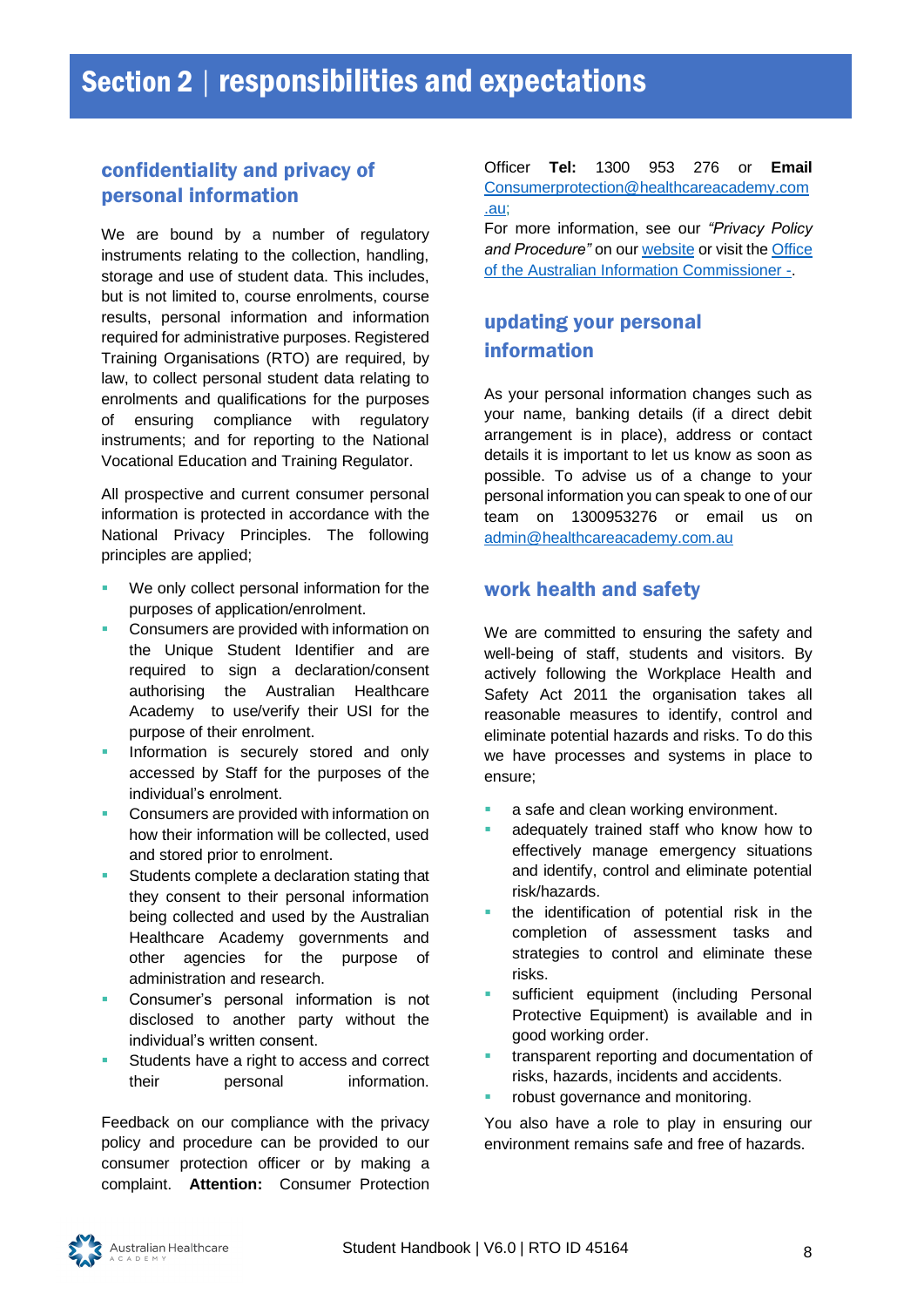Some of the ways you can contribute to workplace safety are:

- **E** ensuring work areas and training location are free from clutter and obstructions that would cause a trip, slip or a fall.
- complying with smoking laws under the Smoke-free Environment Act 2000.
- knowing the emergency and evacuation procedures of your work and training location.
- applying the WHS knowledge acquired in the course of your training to keep your environment safe.
- Wear closed in footwear when practicing in the nursing laboratory or whilst on clinical placement.
- Immediately reporting accidents or incidents. Staff will follow the Procedure for Hazard/Incident Reporting outlined in the Workplace Health, Safety and Environment Policy and Procedures
- If you see an existing or potential hazard;
	- o Assess if the hazard can be removed/controlled safely.
	- o Act to signal or warn of the hazard to those who may be near.
	- o Report the hazard to your trainer or staff member who will arrange any further control of the hazard required.

If you identify a WHS concern you can either speak to your Trainer or email us on [admin@healthcareacademy.com.au](mailto:admin@healthcareacademy.com.au)

# <span id="page-12-0"></span>first aid

A First Aid kit is located at each training site. We are not permitted to administer medication to any student. All injuries requiring first aid are reported, treated and recorded as outlined in the Procedure for Hazard/Incident Reporting.

# <span id="page-12-1"></span>emergency procedures

#### **In the Event of Fire**

- 1. Raise the alarm contact Fire & Rescue (000)
- 2. Alert other occupants
- 3. Notify the Chief Warden of the Building and your Trainer
- 4. Evacuate the immediate area
- 5. Assemble as directed by the floor wardens and trainers
- 6. When instructed, evacuate the building.

#### **Evacuation**

- 1. Move to the Assembly Point as directed by floor wardens and trainers
- 2. When instructed to evacuate, leave by the Fire Stairs/Exits
- 3. DO NOT USE LIFTS (if applicable)
- 4. Move quietly and calmly to the Assembly Area
- 5. Await instructions.

#### **Building Alarms and Other Emergencies**

If the building fire alarm rings or if you are advised that there is an emergency in the building:

- 1. Stay calm
- 2. Follow the directions of floor wardens and trainers
- 3. Follow the evacuation procedure if required

# <span id="page-12-2"></span>drug free environment

Under the Smoke-free Environment Act 2000 smoking is prohibited within all Australian Healthcare Academy premises. We have a legal obligation to enforce this law.

The Smoke-free Environment Act 2000. Section 6A(1)(i) bans smoking within 4 metres of a pedestrian access point to a public building

Students who attend class or clinical placement under the influence of prohibited drugs will be asked to leave the premises and may face disciplinary action and/or mandatory reporting.

# <span id="page-12-3"></span>bullying, harassment and discrimination

We are committed to ensuring that all students are able to study and complete the requirements

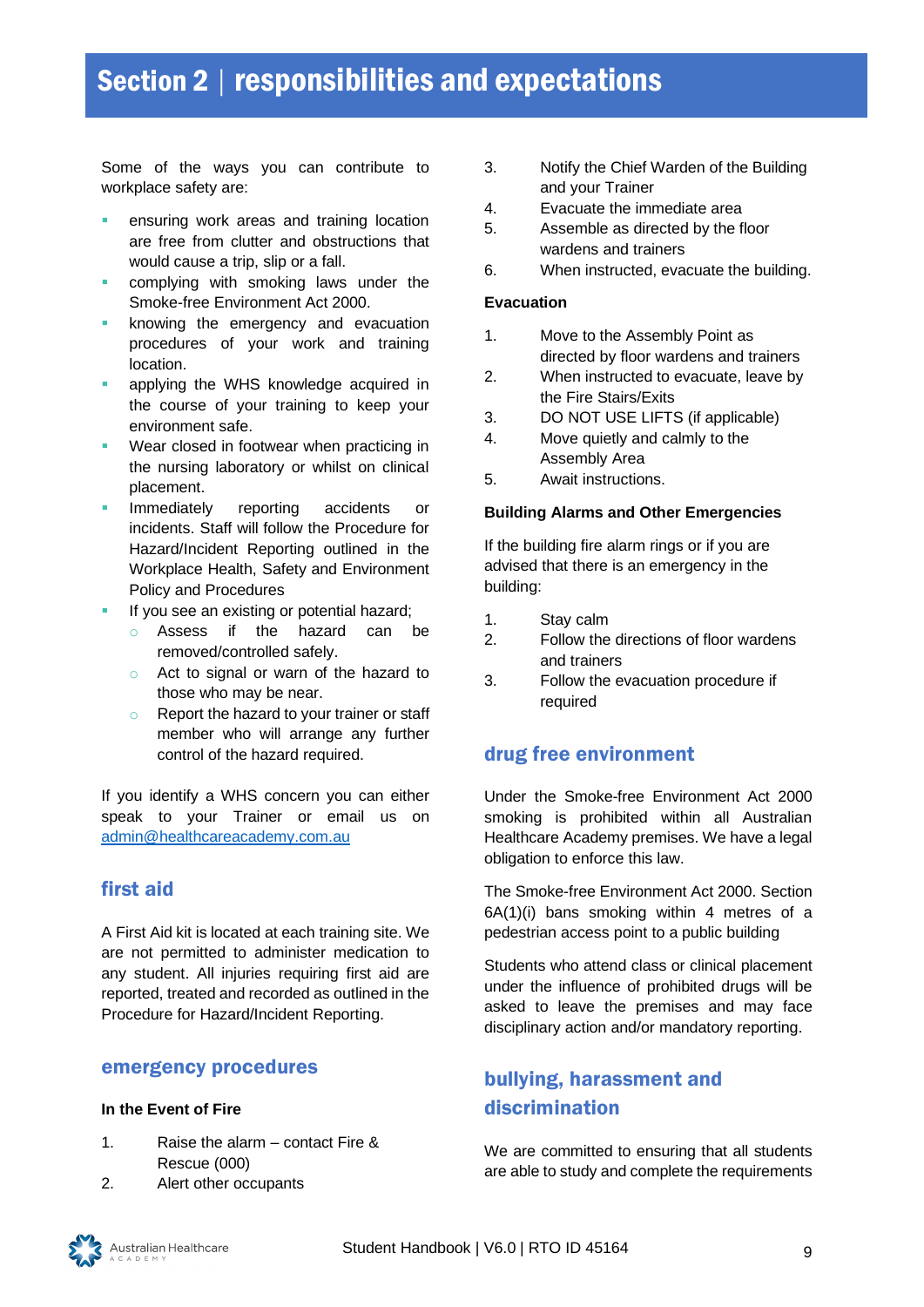of their qualification in an environment that is free from bullying, harassment and discrimination. The organisation takes a no tolerance approach to any form of discrimination, bullying and harassment with severe disciplinary measures for students or staff who breach the organisations policy and procedure.

If students feel that they are being bullied, harassed or discriminated against they are encouraged to do the following;

- Speak with the person's whose behaviour is making you distressed or uncomfortable and ask them to stop.
- Tell your Trainer what is/has happened
- Make a formal complaint to the Consumer Protection Officer.
- Make a complaint under Anti-Discrimination Legislation to: Anti-Discrimination Board of NSW

http://www.antidiscrimination.justice.nsw.go v.au

#### **Take home message**

All students have the right to learn in a positive environment free from harassment and discrimination. If you feel that you have been harassed, discriminated against or bullied it is important that we are made aware of your situation ASAP so that a formal and objective investigation can occur. Where allegations are proven, severe disciplinary measures will be implemented.

# <span id="page-13-0"></span>fees

The Australian Healthcare Academy charges consumers in accordance with comparable market prices fees for all courses on their scope of registration. Commercial course fees are determined based on the program's duration, delivery method, resource requirements and commercial viability. Where students receive a credit transfer (accredited training), they are not charged for the already completed unit. The RTO Manager in collaboration with the CEO is responsible for determining all fees and charges, which are reviewed annually.

Course fees are inclusive of GST (nonaccredited), tuition, learning resources/consumables, administration and enrolment processing fees.

Terms and conditions for each program identify all fees, charges and inclusions.

Additional fees are charged for:

- the replacement of any learning resources that are lost or misplaced. As these vary from program to program students are required to view course information for more detailed costings prior to their enrolment.
- re-issuing misplaced or lost awards. A fee of is charged for each certificate (Testamur, Record of Results and/or Statement of Attainment) that requires reprinting.
- Students who require reassessment of a task (i.e., following 2 previous unsuccessful submissions) will be charged a minimum fee for a third submission (may be higher depending on the course
- Where a student requires additional clinical placement hours due to identified issues with their clinical practice and where that student agrees to undertake additional placement hours, the student will be charged an additional fee for each extra day of placement.
- Those on a payment plan who default on a scheduled and agreement payment.

# <span id="page-13-1"></span>fee protection strategy

The Australian Healthcare Academy in accordance with the Standards for Registered Training Organisations 2015 does not accept payment of more than \$1500.00 from each individual student enrolled in an accredited training program prior to the commencement of their course (no matter how these fees are collected). In cases where fees are greater than \$1500.00 students are placed on a repayment or payment plan over the term of their enrolment. To ensure consumers rights and fees are protected, a statistically relevant and random sample size is audited by the RTO Manager quarterly.

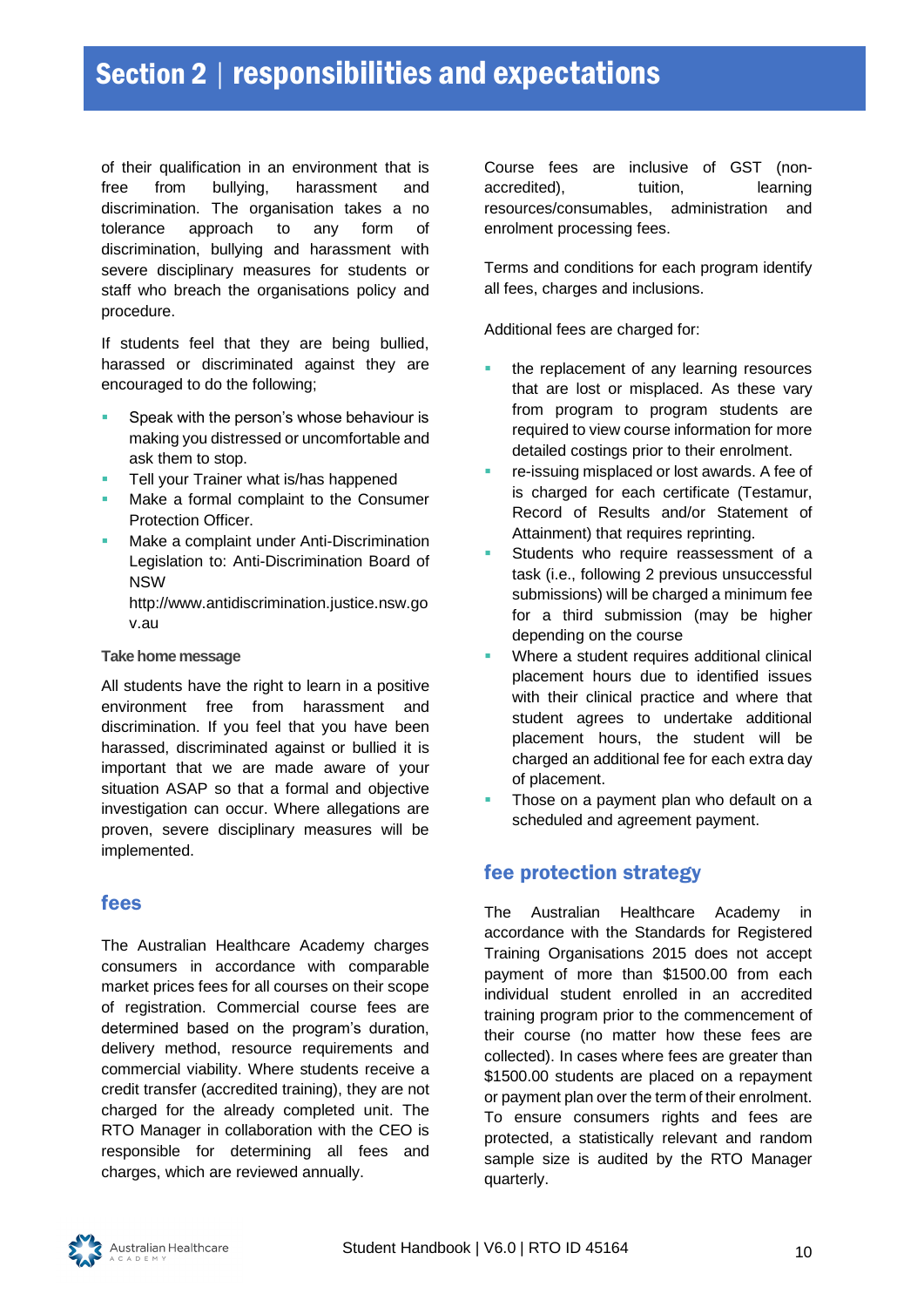The Australian Healthcare Academy guarantees to honour its commitment of all fees outlined in marketing material and to provide high quality education services to its students once the student has paid and commenced training and assessment.

## **Payment Plans**

Payment plans offer a way for students to pay their course fees over a time period of up to 12 months. For example; a student who is enrolled in a 10-week program may pay \$200.00 per week over a 10-week period until the total fee of \$2000.00 has been paid. Alternatively, the same student could pay \$1500.00 upfront and pay the remaining \$500 over a 10-week course in \$50.00 increments.

Payment plans are subject to the following;

- Students enrolled in accredited programs whose fees are greater than \$1500 **mus**t enter into a payment plan.
- The Australian Healthcare Academy uses a third-party provider to manage its payment plans, information on that provider is available via a link from the AHA website.
- Terms and conditions of the payment plan are provided prior to enrolment and within each course application
- The Australian Healthcare Academy and its payment plan provider do not require the student to pay an administration fee for the setting up of the plan.
- Payment plans are generally commenced after the student has commenced their training program and initial fees have been paid.
- Students remain liable to pay for their payment plan **AFTER** the refund period has passed.
- Students entering into a payment plan are in a legally binding contract and are bound to that contract's terms and conditions until all fees due up to the date of termination have been received.
- Students can make either weekly, fortnightly or monthly contributions

through the direct debiting of their bank account.

- Payment terms and conditions maybe changed where there is mutual consent between the Australian Healthcare Academy and the student.
- Under a payment plan contract, it is the student's responsibility to ensure that on the due date, sufficient funds are available in the nominated account to meet the direct debit payment – additional monies are charged to the student where a payment(s) default – see fees and charges on the AHA website for more information.
- Where students remain in default of payment, they are referred to debt collection and additional charges will incur – An outstanding debt fee of \$50.00 plus an amount equal to 25% of the full outstanding balance in accordance with the contract.

## **Payment Terms**

Payment terms are agreed upon prior to course commencement and are outlined in the students Tax Invoice and Payment Plan Terms and Conditions. The Tax invoice identifies the fees to be paid and the dates where payments are scheduled.

Students are required to pay all fees on tax invoices issued within a period of 30 days or as per Payment Plan instructions unless otherwise agreed . Failure to pay scheduled fees may lead to a discontinuation of training, the delay in the issuance of an award and additional charges.

The Australian Healthcare Academy uses the assistance of debt collection agencies to retrieve outstanding fees greater than 120 days. Where training discontinuation or a delay in the issuing of an award is likely students will be informed of their rights and responsibilities. The Australian Healthcare Academy retains all evidence of fees collected and all attempts to recover outstanding fees in the students file and on the Student Management System.

# **Payment of fees**

You can pay your fees by using any one of the below methods;

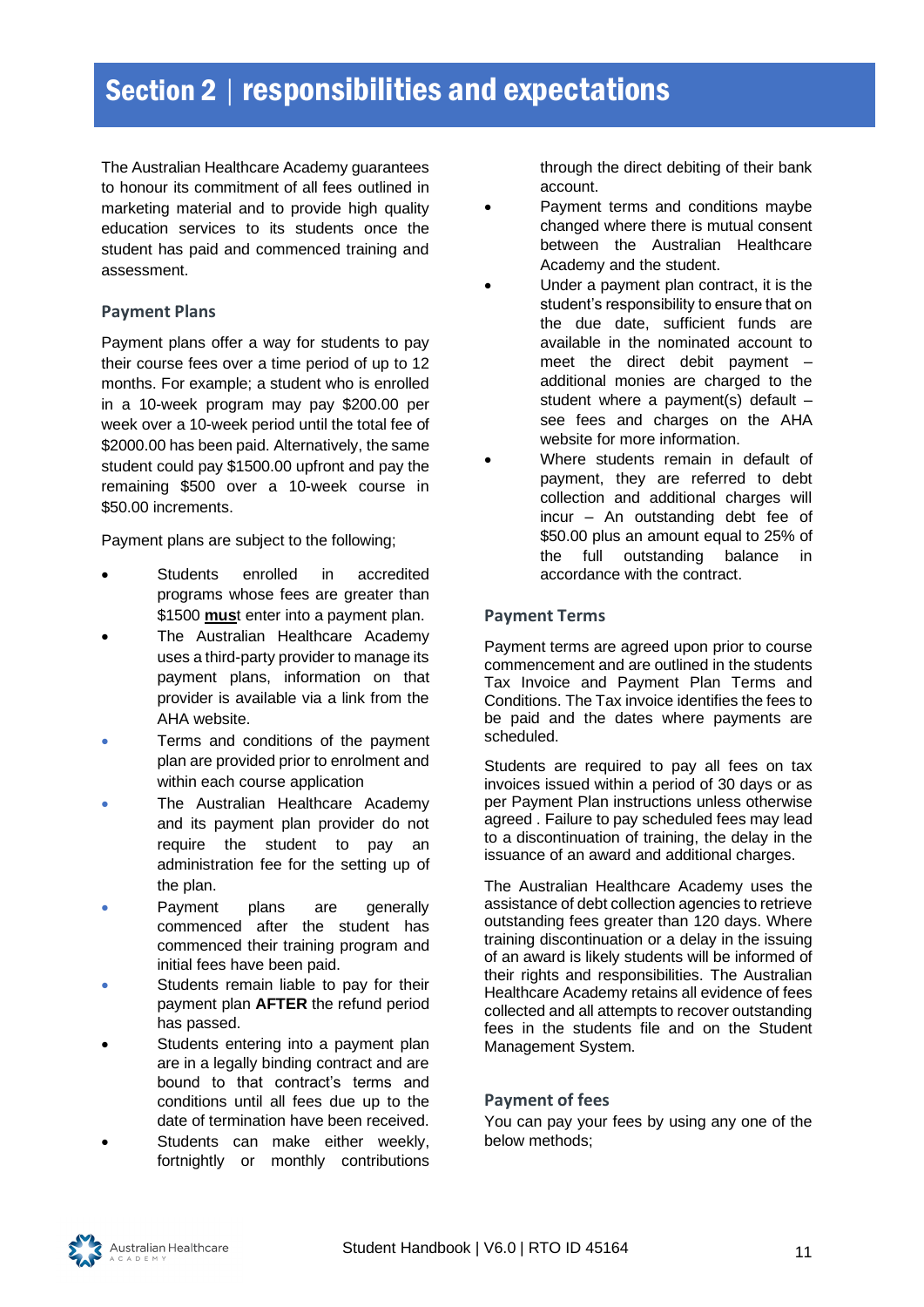Call us on 1300 953 276, have your credit card ready and we can process your transaction over the phone

 $\odot$  Visit us at 8/30 Atchison Street St Leonards to make your payment in person

 $\bullet$  Directly transfer monies into our bank account. Ensure your Surname and initial is entered on Payee details. Once processed send us through a copy of the payment receipt.

#### **Australian Healthcare Academy PTY LTD - St George Bank**

**BSB: 114-879**

#### **ACC: 471 139 586**

Any questions do not hesitate to give us a call on 1300 953 276 or email us on [admin@healthcareacademy.com.au-](mailto:admin@healthcareacademy.com.au-)

## <span id="page-15-0"></span>refunds

A full refund will be provided under the following circumstances;

- Where a student has overpaid their program fees the additional amount will be refunded in its entirety (e.g., if a student pays \$150.00 for a course but the course costs \$100.00, \$50.00 will be refunded)
- The course has been postponed or cancelled.
- The RTO closes.
- The student provides notification of their intention to withdraw greater than 15 days prior to course commencement.
- The RTO manager feels that the student would be unreasonably disadvantaged due to unexpected extenuating circumstance and where deferment of enrolment is not a suitable option.

An administration fee of \$100.00 is applicable on cancellation of enrolment. For accredited Training Programs whose fees are less than \$250.00 and where the student withdraws from their course within 5 working days of the scheduled course commencement date an administration fee of 25% of the course fee be charged.

A partial refund of up to 75% of the fees paid will be granted where the student withdraws less than 14 days prior to course commencement

(non-accredited programs or those which attract fees greater than \$250.00).

If a student has not paid the total fee upfront but has agreed to pay the remainder of their fees by using a payment plan and where that student withdraws less than 14 days prior to course commencement they are still required to pay 25% of the total course fee – the balance of the total amount is subsequently waivered. For example, *a student enrols in a program that costs \$5000 and withdraws 7 days before course commencement they will be liable to pay an administration fee of \$1250.00*.

Partial refunds on receipt of acceptable evidence (e.g., medical certificates) maybe considered for students who have withdrawn from training and assessment due to extenuating circumstances such as illness.

Where students withdraw after training has commenced, the Australian Healthcare Academy will provide a refund proportionate to the fees charged for the remaining units (accredited programs). Students enrolments that are cancelled due to misconduct are not entitled to a refund.

**No** refund of fees will be granted for students who have commenced training and assessment and/or have been issued with learning resources where extenuating circumstances do not exist.

Where a student commences a course but withdraws voluntarily prior to completion or are deemed not yet competent they are not entitled to a refund for the remaining units.

Where student's voluntary withdraws from a qualification but has completed all the requirements of a lower-level qualification, they will not receive a refund for the remaining units (accredited programs only).

To apply for a refund Students are required to email the Accounts Officer

#### **Attention:** Accounts Officer **E:** accounts@healthcareacademy.com.au

All refund requests should clearly outline the students name, number and reason why they have requested a refund. Bank details should also be provided to aid transfer of monies if the request is approved.

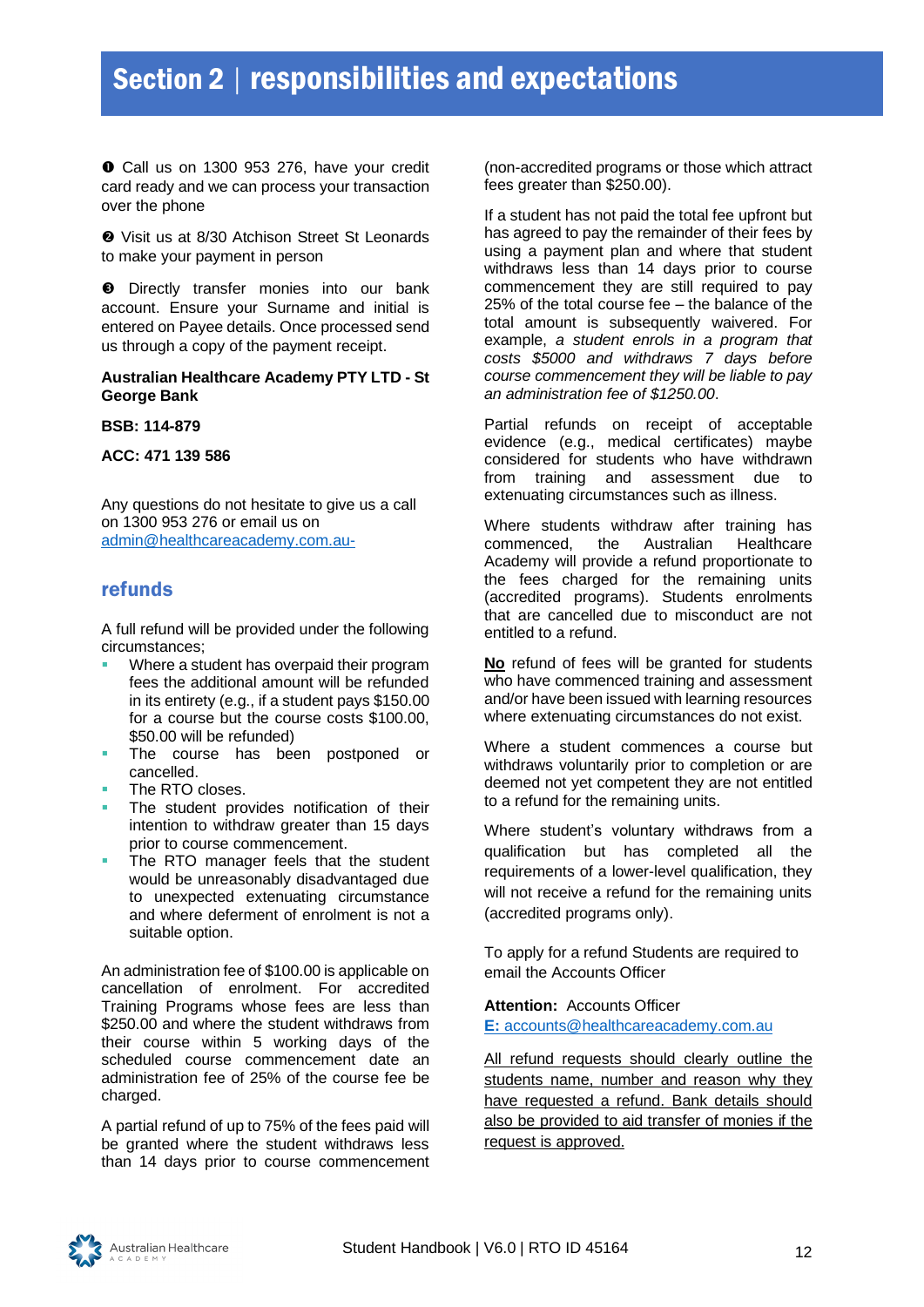Students will be notified in writing of the outcome of their application within 14 working days of their application receipt. For those students granted a refund, money will be transferred into the nominated bank account within 30 calendar days. Where incorrect bank details have been provided by the student to AHA and the refunded monies have been deposited into the wrong account, the student will not be reimbursed for any further monies related to their refund. To download a copy of the Fees and Refund Policy and Procedure visit our [website](http://www.healthcareacademy.com.au/) .

# <span id="page-16-0"></span>ceasing operations

In the unlikely event that the Australian Healthcare Academy ceases to operate in accordance with the Standards for Registered Training Organisations (RTOs) 2015 we will;

- Notify all students within a reasonable period of time that our training organisation is ceasing to operate and what date this will take effect.
- Provide students with a Statement of Attainment for all units successfully completed.
- Provide students with information on an alternative training provider in which to transfer their enrolment.
- Work with the alternate training provider to transfer student's enrolment providing all relevant documentation to assist in a successful and seamless transition.
- Send all relevant records and awards to the Australian Skills Quality Authority (all records will be stored in accordance with legislative and contractual requirements).

# <span id="page-16-1"></span>what we expect from you – our code of conduct

The following behaviours are expected of all Australian Healthcare Academy students

- Talk to us
	- o if you are having difficulties attending your training sessions, keeping up with your assessment schedule or need

further clarification with completing any tasks related to your program.

- o You have special needs or support requirements
- Ensure all assessment evidence is your own work and you have completed the student declaration and privacy disclaimer for each assessment task. Where you have completed the student declaration and privacy disclaimer for each assessment task. Where you have used another person's work you are required to reference that work using standard Harvard Referencing [http://www.usq.edu.au/library/help/referenci](http://www.usq.edu.au/library/help/referencing/harvard.htm)

[ng/harvard.htm.](http://www.usq.edu.au/library/help/referencing/harvard.htm) If you have any questions regarding how to reference, we would encourage you to discuss these with your Educator

- Keep a copy of all assessment tasks submitted to your Educator for review.
- Follow safe work practices at all times. if an unsafe situation, broken equipment or a hazard (not related to your workplace) is identified you must tell your Educator or another Staff member so that the situation, hazard or equipment can be fixed or controlled ASAP.
- Treat other students and Staff with courtesy and respect.
- Act in a way that supports the diversity of other students and staff.
- Comply with all relevant State and Commonwealth legislation and regulations including antidiscrimination and harassment legislation. Notify your Educator or the Consumer Protection Officer of any behaviour that is unwelcome, makes you feel unsafe or uncomfortable.
- Contact your Educator to organise and confirm any scheduled appointments related to your program.
- If you are unable to attend a scheduled appointment or a planned observational visit, provide your Educator with ample notice and arrange another date to meet.
- Tell us about any changes to your personal information including your address. This will help us ensure that you receive your qualification in the mail ASAP.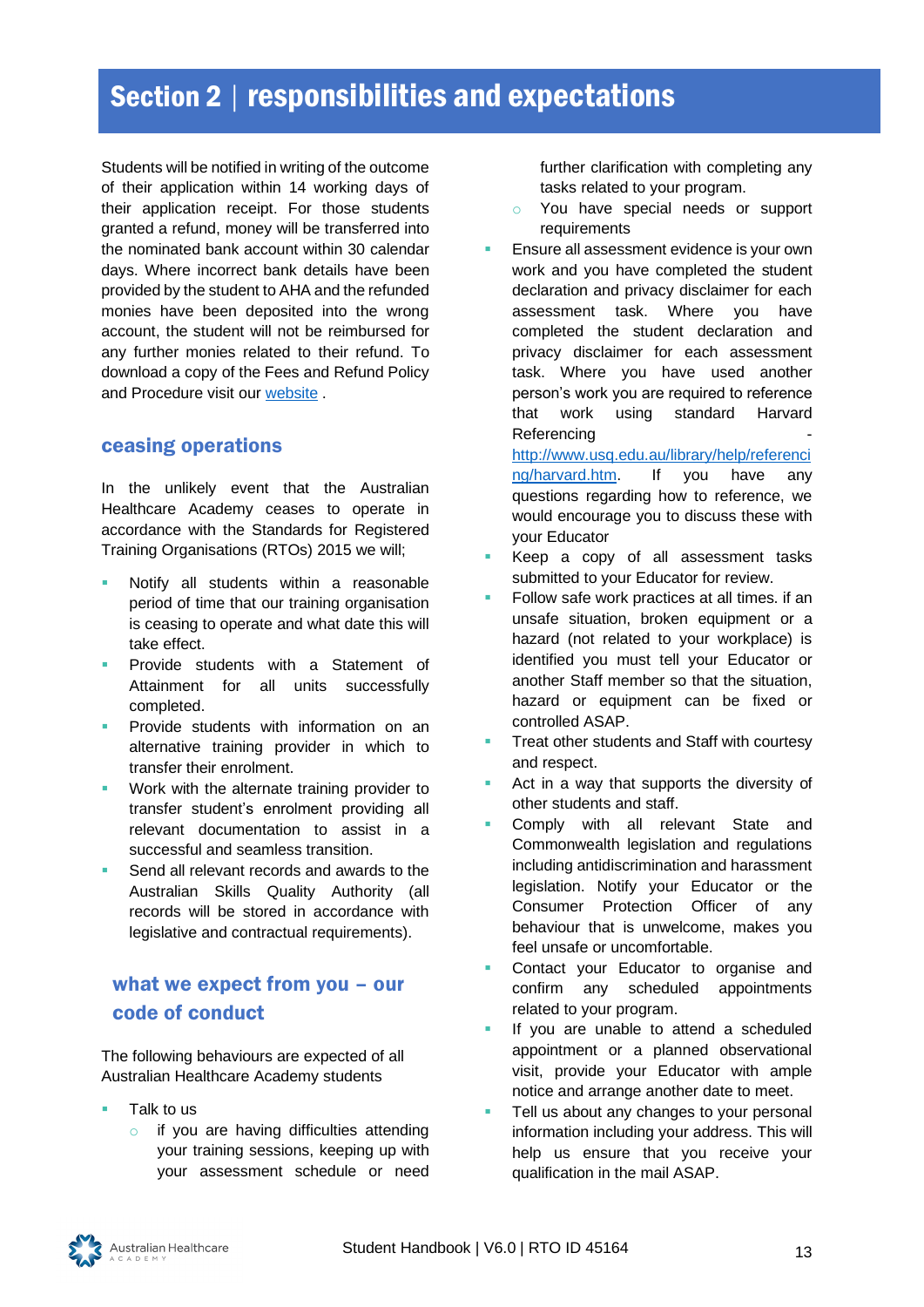Have fun and tell us about your experience!

#### <span id="page-17-0"></span>what you can expect from us

As a Registered Training Organisation (RTO), we are legally required to comply with the Vocational Education and Training (VET) Quality Framework which is made up of the Standards for Registered Training Organisations 2015 and the Australian Qualifications Framework (AQF) for accredited programs.

As an education provider, we are also required to comply with various Commonwealth and State Legislation and Regulations (e.g. National Vocational Education and Training Act 2011, Data Revision Requirements 2012, the Privacy Act 1988, Fit and Proper Person Requirements 2011, Consumer Protection Legislation, WHS legislation and the Student Identifiers Act 2014).

What does this mean? We are committed to complying with all legislative and regulatory requirements, by;

- Ensuring an objective student selection and enrolment process
- Protecting your rights as a consumer
- Ensuring the privacy and confidentiality of your personal information
- Helping you choose the right qualification/subjects to meet your goals, needs and experience level.
- Delivering high quality vocational education that meets the needs of students, clients and industry
- Providing the support, you need to complete your program
- **Providing you with a safe learning** environment that is free from bullying, harassment and discrimination.
- Providing all consumers with an objective and fair complaints and appeals process.
- Screening all staff to ensure the safety, wellbeing and welfare

# <span id="page-17-1"></span>Your rights

- To be treated fairly and with respect by trainers, other staff and students
- To learn in an environment free of bullying discrimination and harassment
- To complete your course in a supportive and stimulating learning environment
- To have your training records and personal information stored, kept in confidence and secure
- To receive feedback about assessment outcomes and progress
- To modify your training plan if your circumstances change, in consultation with your trainer and head office staff
- To provide AHA with information regarding recognition of prior learning (RPL) and/or credit transfer (CT) at the commencement and/or during your course
- To defer or withdraw from your studies in writing using the required documentation.

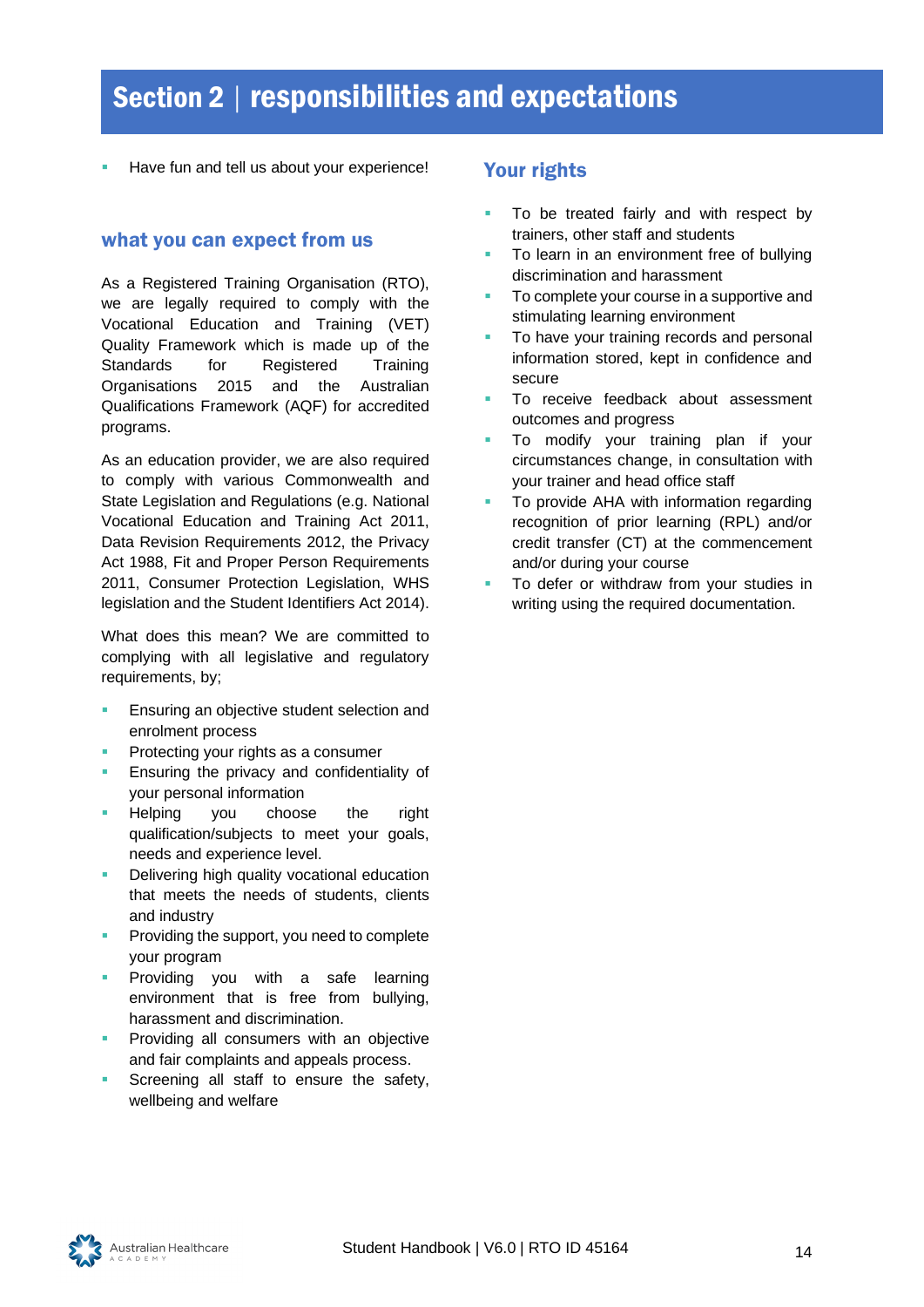# <span id="page-18-0"></span>recognition of prior learning (RPL)

Nationally Recognised Training and Assessment

Recognition is a way that you can have your knowledge and skills assessed against a Nationally Recognised Qualification or specific Units of Competency. During your life, you may have;

- Gained extensive experience, knowledge and skills from previous job roles.
- Undertaken community and volunteer work.
- Completed formal or informal training (in the workplace, at a Registered Training Organisation or at a University.
- We are committed to providing you with opportunities to have existing skills and knowledge recognised towards the achievement of a nationally recognised qualification or statement of attainment (note; RPL only relates to nationally recognised training and assessment).

At Australian Healthcare Academy it is possible to gain a full or partial qualification through this process. Recognition of Prior Learning is a great way to avoid studying what you already know and are an easy and straightforward process.

You can apply for RPL for a whole qualification or for particular part of it (individual unit(s) of competence).

Where legislative and regulatory requirements demand a person's competence to be assessed at specific time intervals e.g. "Basic Life Support" RPL will not be offered however an assessment only pathway or recognition of current competence approach may be used.

If you would like to apply for RPL you will be provided with a self-assessment tool and an opportunity to meet with an Australian Healthcare Academy team member to discuss and assess your suitability.

If you think you have the skills, experience and knowledge to do your qualification via RPL speak to one of our friendly staff members on or email us on 1300 953 276 or email us on [admin@healthcareacademy..com.au](mailto:info@opportune.com.au)

You can download our Recognition of Prior Learning Policy and Procedure from our [website.](http://www.healthcareacademy.com.au/)

#### .credit transfer

Nationally Recognised Training and Assessment

We are committed to ensuring that students do not repeat any unit of competence that they have previously successfully completed. (note; credit transfer only relates to nationally recognised training and assessment).

In accordance with the Standards for Registered Training Organisation RTOs 2015 we accept and provides credit to students for units where they already hold the same or equivalent AQF certificate.

Where a student has completed a unit of competence which has a different title or code from the one where credit is sought, Australian Healthcare Academy will establish equivalency either by confirming equivalence on the National Register of VET or by using mapping documents contained within the training package.

To apply for Credit Transfer, please speak to your Educator or one of our team and complete a Credit Transfer Application Form. This form allows you to provide us with your consent to authenticate your transcripts with the issuing training organisation prior to credit transfer being approved.

Students can only apply for credit transfer for units that are linked to their enrolment and are on our scope of registration. You can apply for credit transfer throughout your enrolment however to remove any unnecessary training and or assessment you are encouraged to apply for credit at enrolment or before training has commenced.

Note: Any nationally recognised units of competence (subjects) you have completed from 2015 will be listed under your USI. To save time verifying your results with your previous

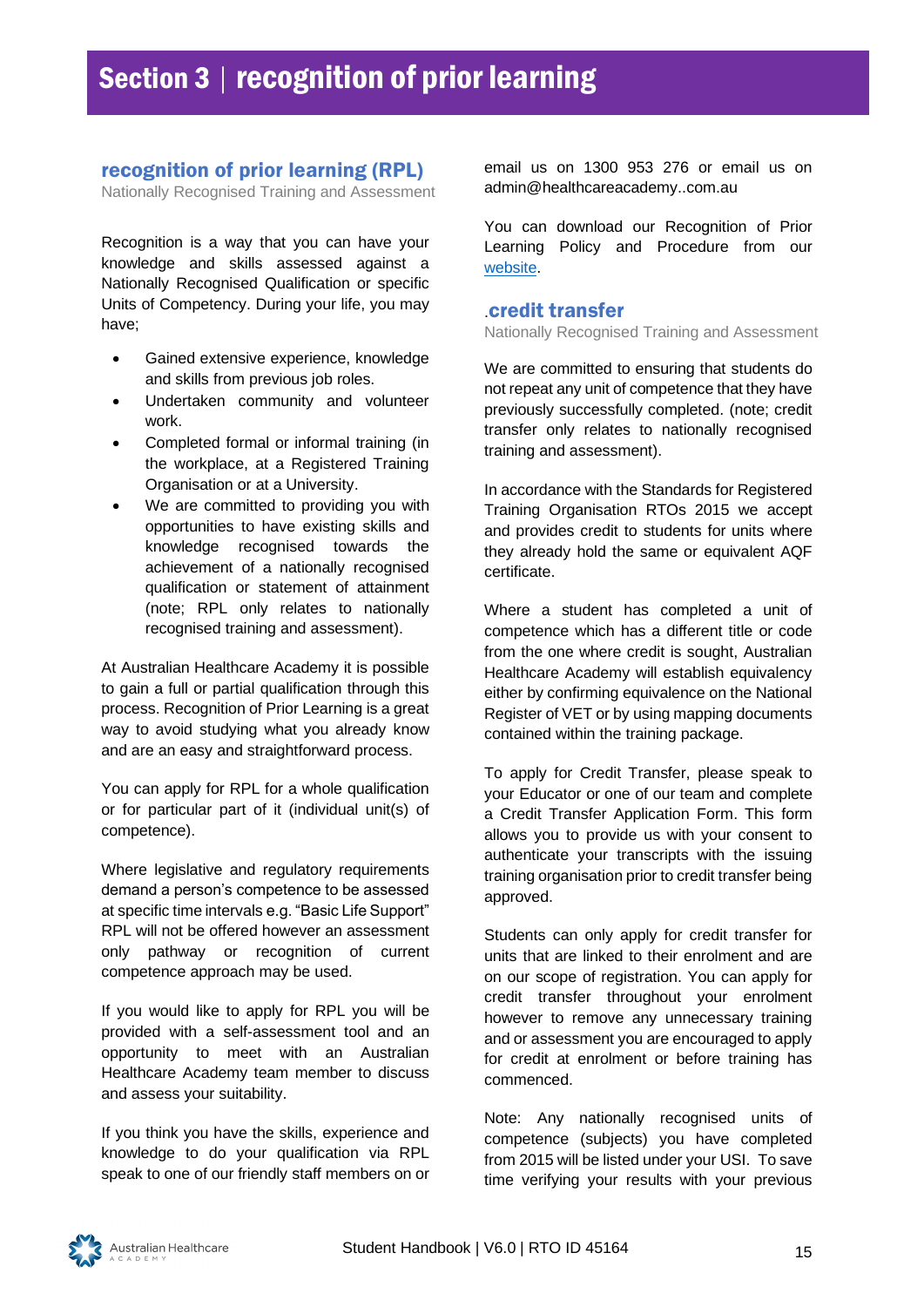training organisation you can allow us to view your transcript online. To do this log into your USI account and click on the 'Provide your USI' tile, scrolling to the 'Set up access to your USI / Permissions' option. You will need to select 'Add Organisation' and search for Benchmark College. We suggest that you limit the period of time we will be able to view your transcript to the duration of your course.

Students who apply for credit transfer are notified of the outcome of their application within 5 working days. Where it is expected that an application may take longer than expected students are advised of the reason for the delay. Students who are granted credit for a unit(s) of competence are not charged for the credited unit(s).

If you would like to apply for Credit Transfer, please contact us on 1300 953 276 or [admin@healthcareacademy.com.au](mailto:admin@healthcareacademy.com.au) . If you have already commenced your training speak to your Educator for more information

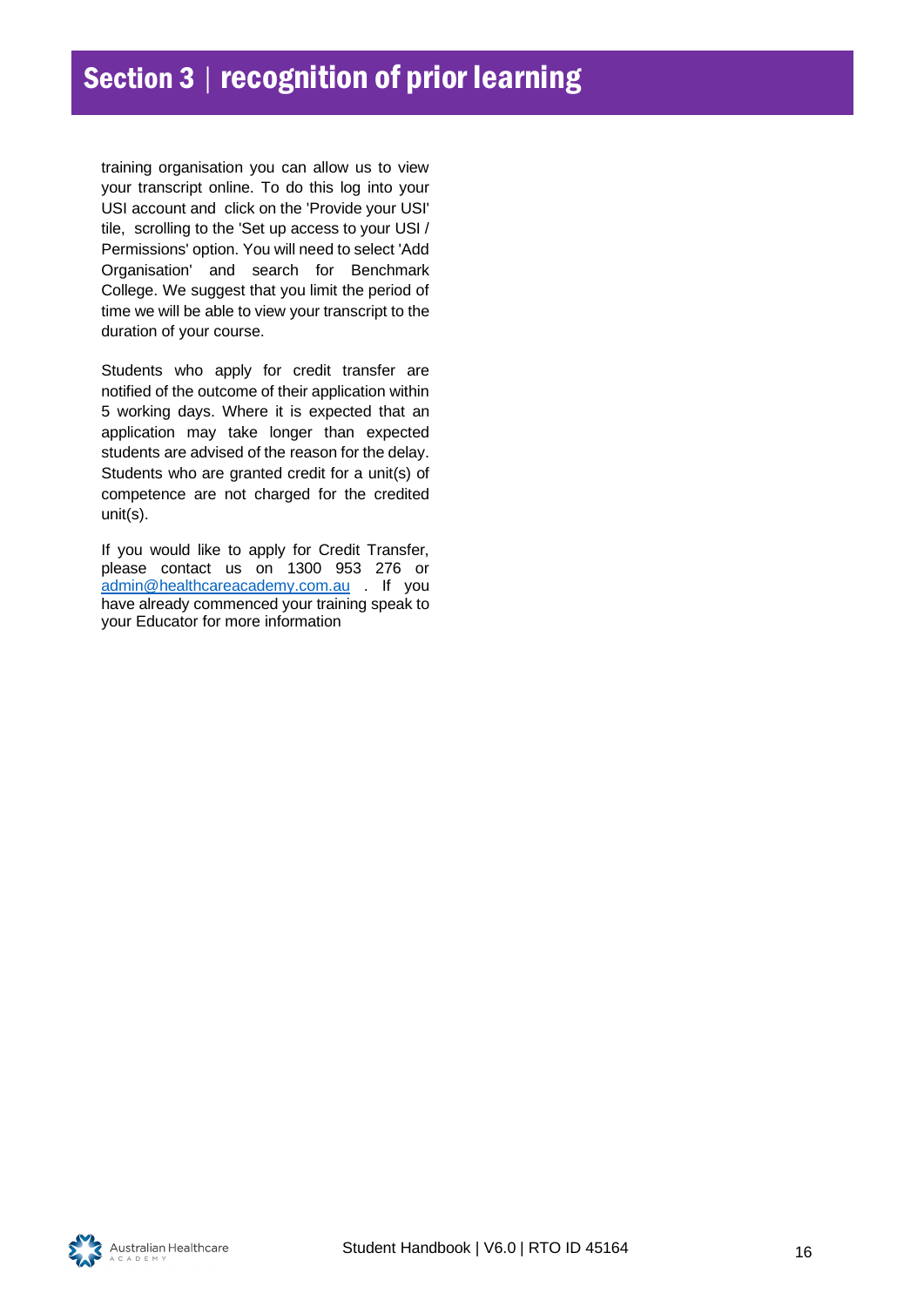#### <span id="page-20-0"></span>assessment

Assessment practices are the final stage in confirming that you have the skills and knowledge to undertake a particular task to the standards outlined in the Training package and unit of competence or for non-accredited training that you have met the programs learning objectives..

To do this you will be required to submit a series of assessment tasks to demonstrate that you have the skills and knowledge required by the qualification and for each subject (unit of competence) in your program.

Assessment tasks will vary depending on the delivery method and your program. Examples of common assessment methods include interview style questioning, observation of a particular skill, written questioning, reports from your employer or a supervisor, assignments, projects, role plays and the collection of work samples.

Your Course Guide will tell you what assessment methods will be used for your program. For each assessment task, you will be provided with detailed instructions on how to complete and submit each task and the date the task is due.

To adequately prepare for each assessment task ensure that you have read all of the assessment instructions contained on the task and clarify any areas that you are unsure of or if you have any factors that could influence your ability to successfully complete the task with your Educator. A study plan is another great way to ensure that you have enough time to prepare and/or complete the task by the scheduled date. You can ask your Educator to help you develop a study plan or attend one of our interactive webinar study support sessions.

For each assessment task, you complete (such as projects, work samples etc.) you are required to keep a copy of the task and any associated documentation. The reason for this is that your task will be kept as evidence and will not be returned to you. If mailing your task this will

ensure you have a copy of it just in case it is lost in the mail.

Your Educator and the assessment task itself will explain how your assessment should be submitted.

Assessment tasks should be submitted for review by the scheduled date of assessment. Requests for extension may be granted if prior notice and sufficient reason has been provided.

# <span id="page-20-1"></span>Understanding your results

To receive a satisfactory result, you will need to have met the following;

- Requirements of the assessment task/ Unit(s) of Competency
- Any regulatory requirements
- The evidence you provide is your own work and can be verified or authenticated.
- That you can demonstrate competency reliably and consistently and to a standard required by the industry
- That the evidence is sufficient to make a judgement

#### **Table 1: Result table**

| $C -$<br><b>Competent</b>                     | Celebrate - You have successfully<br>completed all tasks and the requirements<br>of the subject.                                                                                                                                                                                                           |
|-----------------------------------------------|------------------------------------------------------------------------------------------------------------------------------------------------------------------------------------------------------------------------------------------------------------------------------------------------------------|
| $NYC - Not$<br>Yet<br><b>Competent</b>        | Don't worry this result just means that you<br>need a bit more time to build the skills<br>required for this subject. Your Educator will<br>develop a plan to help you build the<br>required skills and knowledge.                                                                                         |
| S-<br><b>Satisfactory</b>                     | This result indicates that you have met the<br>requirements of a task that may have<br>several parts.                                                                                                                                                                                                      |
| NYS-<br><b>Not Yet</b><br><b>Satisfactory</b> | This result indicates that you need to<br>provide additional information or require<br>additional time to complete/develop the<br>skills and knowledge required to complete<br>the components of the task. Your Educator<br>will provide you with detailed feedback so<br>that you are on the right track. |

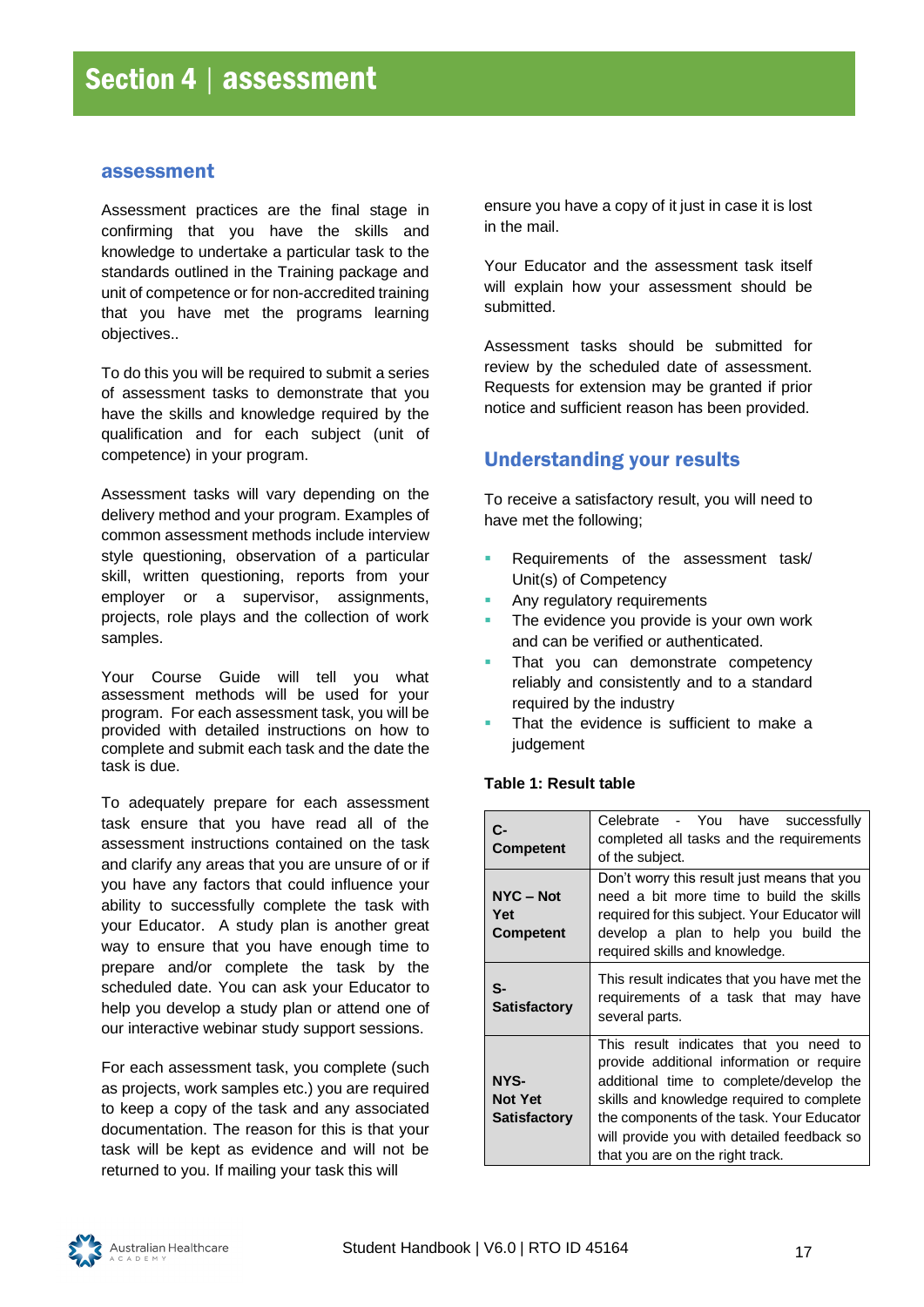# Section 4 | assessment

You will receive detailed feedback, and a result of either 'Satisfactory' or 'Not Satisfactory' for each assessment task. You must receive a Satisfactory result for **each** task required by the subject (unit) to receive a competent result.

If you have any questions in regard to your assessment process you are encouraged to speak to your Educator who will be able to provide you with detailed information.

Assessment outcomes are recorded in our Student Management System and are available for a 30-year period. Assessment evidence is kept for a minimum of 6 months. Assessment evidence is securely destroyed/deleted at the end of the retention period.

# <span id="page-21-0"></span>failure to attempt an assessment

As there are several different assessment tasks for each subject or unit of competence, students who do not attempt an assessment task without a valid reason will risk a withdrawal result for the unit being assessed. This means that failure to complete an assessment task could jeopardise your ability to complete your qualification.

However, we understand that there may be valid reasons why you may not attempt an assessment task. Students may apply for an alternative assessment or special consideration if, because of illness or other circumstances (not work-related) beyond their control, they;

- Miss a formal assessment
- Attend an assessment but are forced to leave before the allocated time has expired
- **EXECT** Finish an assessment, but believe that their performance was affected
- Have difficulty in completing an assessment task.

To be considered, the students must:

- **·** Inform us as soon as is practicable and no later than two working days after the assessment; or
- Inform their Educator at the time, if they attempted any part of the assessment; and

Provide external independent evidence of the illness or misadventure in the form of a doctor's certificate from a registered medical practitioner or a Police Report or any other documentation that will support their application.

# <span id="page-21-1"></span>my rights around assessment

If you receive a 'Not Yet Satisfactory' result you will have the opportunity to fix areas identified in the feedback or provide additional evidence. Your Educator will give you detailed feedback and will develop a plan with you to ensure you understand what needs to be done and by when.

If your second attempt indicates that you still need more time to develop and build your skills/knowledge you may need more time in your workplace to develop and gain additional skills. Students may be offered a third attempt at the discretion of the RTO Manager.

Students may make a formal complaint or appeal their assessment decision in accordance with the organisation's complaints and appeals policy and procedure.

# <span id="page-21-2"></span>referencing or copyright

Referencing is required to acknowledge information from other sources when you are writing. If you fail to reference another person's ideas, theories or data you will be in breach of copyright or may be accused of plagiarism. Examples of sources you will need to reference include textbooks, reference journals, website information and conference notes.

Australian Healthcare Academy requires you to use referencing when quoting another person's ideas, theories or data. It is imperative when submitting all assessment tasks that you do not use another person's ideas, thoughts and data without appropriate referencing.

If you are unclear on how to reference, a resource is available from the National Centre for Vocational Education Research. This resource explains how to reference using the

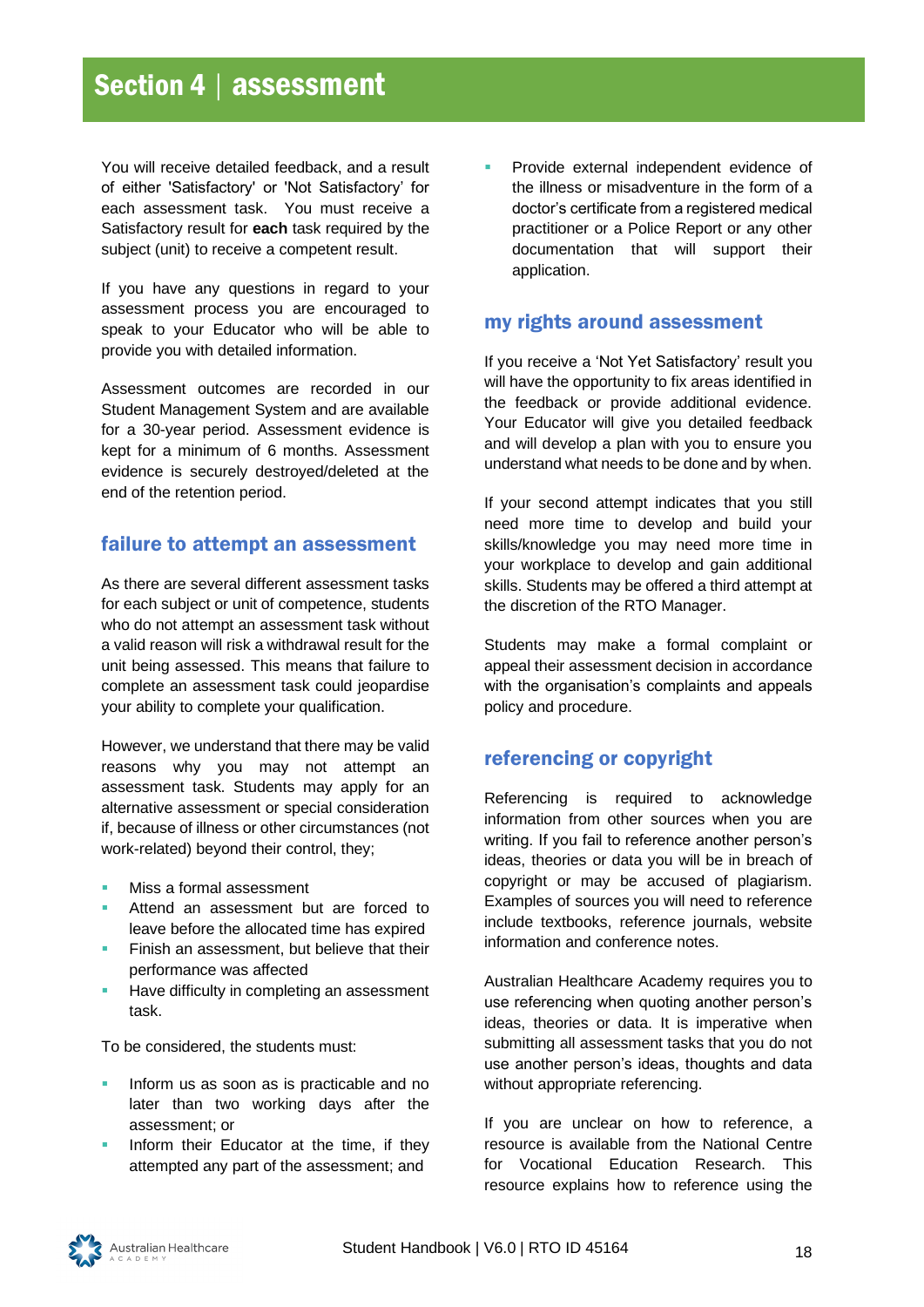Harvard system of referencing. In your web browser type the following :Referencing guide: author/date style - National Centre for Vocational Education Research

If you have any questions regarding how to reference, we encourage you to ask your trainer.

Copying of another students' work is not permitted. Disciplinary action may be taken if you are suspected of using another student's work and could jeopardise your ability to complete your qualification.

All work submitted is required to include a signed a declaration from you to verify that it is a product of your own. Any assignments and assessments MUST be your own original work. Failure to do this could result in the assignment/assessment being deemed 'not yet competent' by the assessor, requiring additional work and assessment to be submitted before any Statements of Attainment or Qualifications will be issued.

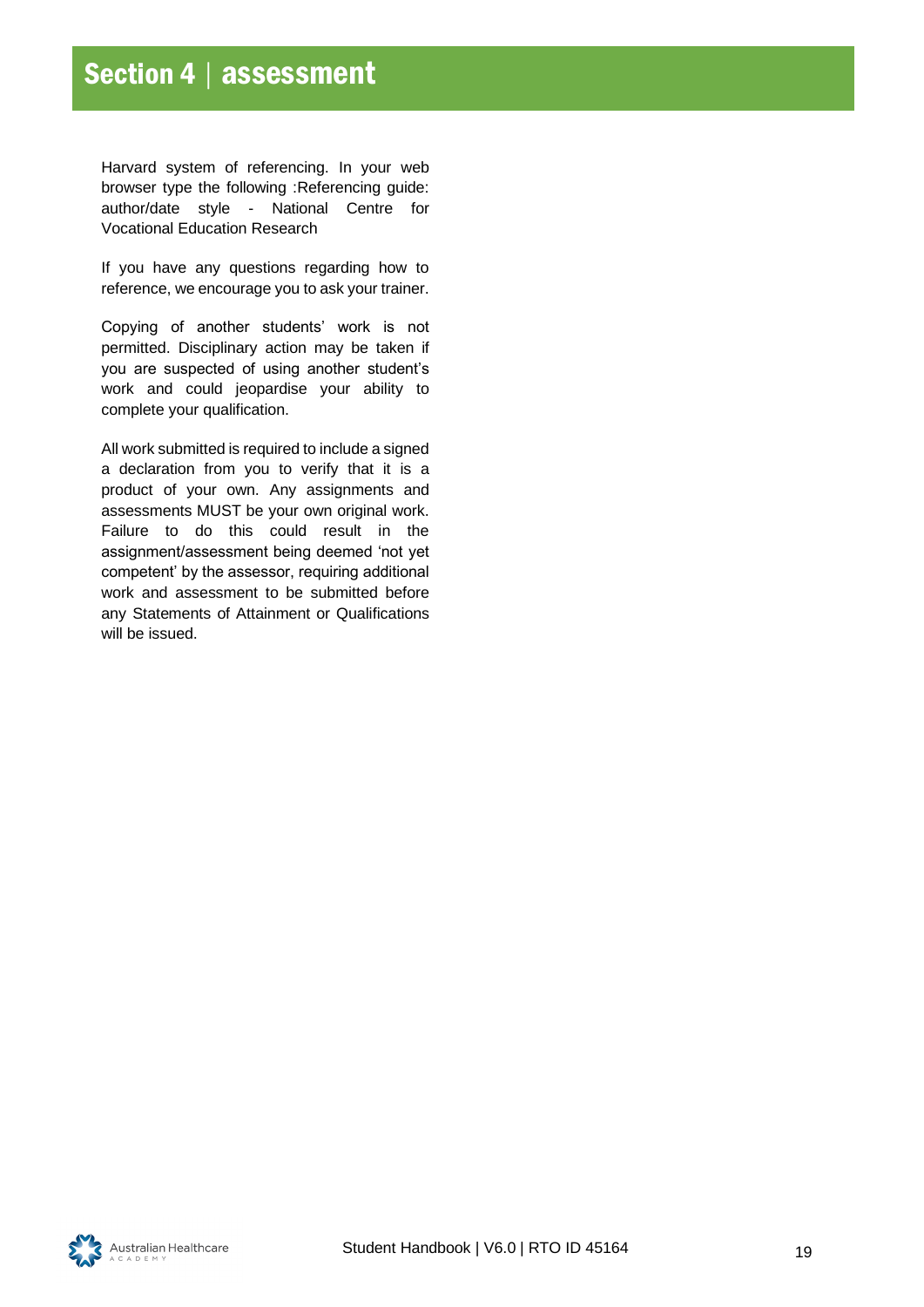# <span id="page-23-0"></span>providing feedback

We are committed to providing you with a service and product that is of the highest quality, that meets the needs of the individual/ industry and that can respond efficiently and effectively to the marketplace. To do this, we seek feedback on our service and product from consumers, students, employers and industry partners.

Throughout your experience with our organisation you will be encouraged to provide us with honest and constructive feedback. Your feedback is extremely important as it will be used to improve all facets of how we deliver and assess our programs. Your feedback will also be used to improve the level of customer service and support provided to our consumers.

The best way to provide us with your feedback is by completing an online survey, contacting us anytime on 1300 953 276 or emailing us on [admin@healthcareacademy.com.au](mailto:admin@healthcareacademy.com.au) All students are encouraged to complete an evaluation form on program completion.

We would like to hear from you as to how our programs have influenced your ability to get a job, secure that promotion that you have been dreaming about or have influenced you on a personal level. We look forward to hearing and celebrating your future achievements!

#### **Take home message**

It is important that you share your experience with us so that we can meet your needs and expectations and continue to improve upon our program and our service. We look forward to hearing about your experience in the near future!

# <span id="page-23-1"></span>keeping of your records

Australian Healthcare Academy in accordance with the Standards for Registered Training Organisations (RTOs) securely stores all records related to a student's enrolment for a period of 30 years. Assessment records are kept for a 6-month period unless required by a government contract.

The following principles underpin the organisations privacy policy and procedure and storage of records process;

- The Australian Healthcare Academy takes all reasonable steps required to protect and maintain personal and sensitive information.
- A robust governance framework is used to assess, plan, implement and review the protection of personal information against misuse, loss, inappropriate access, and inappropriate disclosure.
- Prior to the collection of personal and sensitive information the individual is told what information is to be collected and stored, the purpose of collection, if this information is to be disclosed to a third party and/or under what circumstances disclosure may occur.
- Once the individual is well informed consent is obtained for the collection of information.
- Personal and sensitive information is used only for the purpose of its collection and by staff who require the information in order to complete their duties.
- Individuals have access to their information when required and without charge.
- **•** Personal information is stored in either an electronic or hardcopy format.
- Security measures such as unique password requirements and restricted file access are used to maintain and protect students/clients and employee's privacy.
- The Australian Healthcare Academy will only *disclose* personal information to a third party where written consent has been obtained from the individual.
- Where the Australian Healthcare Academy receives unsolicited information, it is either destroyed or de-identified.

See our Privacy Policy and Procedure located on our [website.](http://www.healthcareacademy.com.au/)